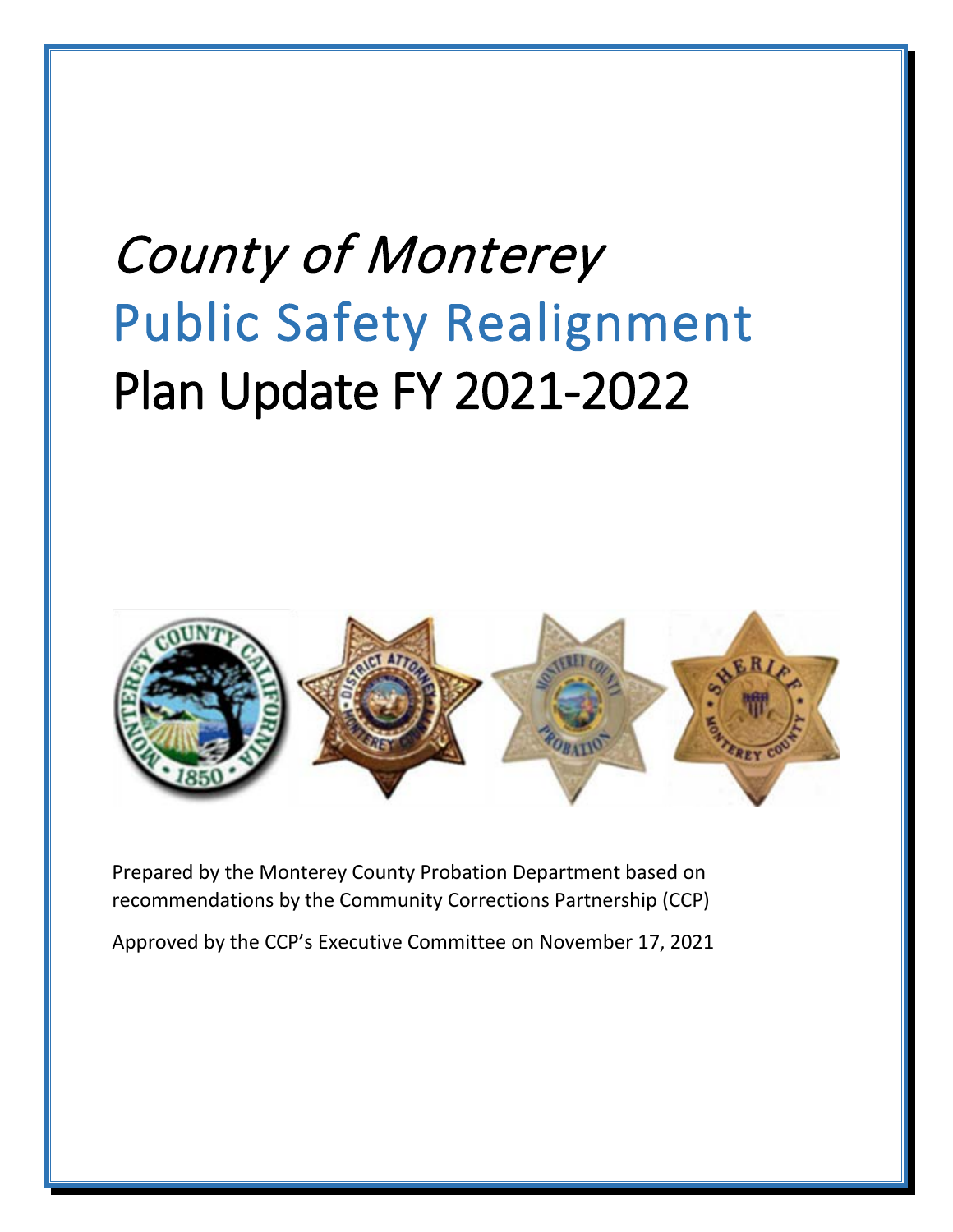## **TABLE OF CONTENTS**

| <b>OPERATIONAL AREAS:</b>                                  |
|------------------------------------------------------------|
|                                                            |
|                                                            |
| SUPPORT, TREATMENT, REHABILITATIVE AND REENTRY SERVICES  8 |
|                                                            |
|                                                            |
|                                                            |
| ATTACHMENT:                                                |
| <b>PUBLIC SAFETY REALIGNMENT ANNUAL STATISTICAL REPORT</b> |

*FISCAL YEAR: 2020-2021*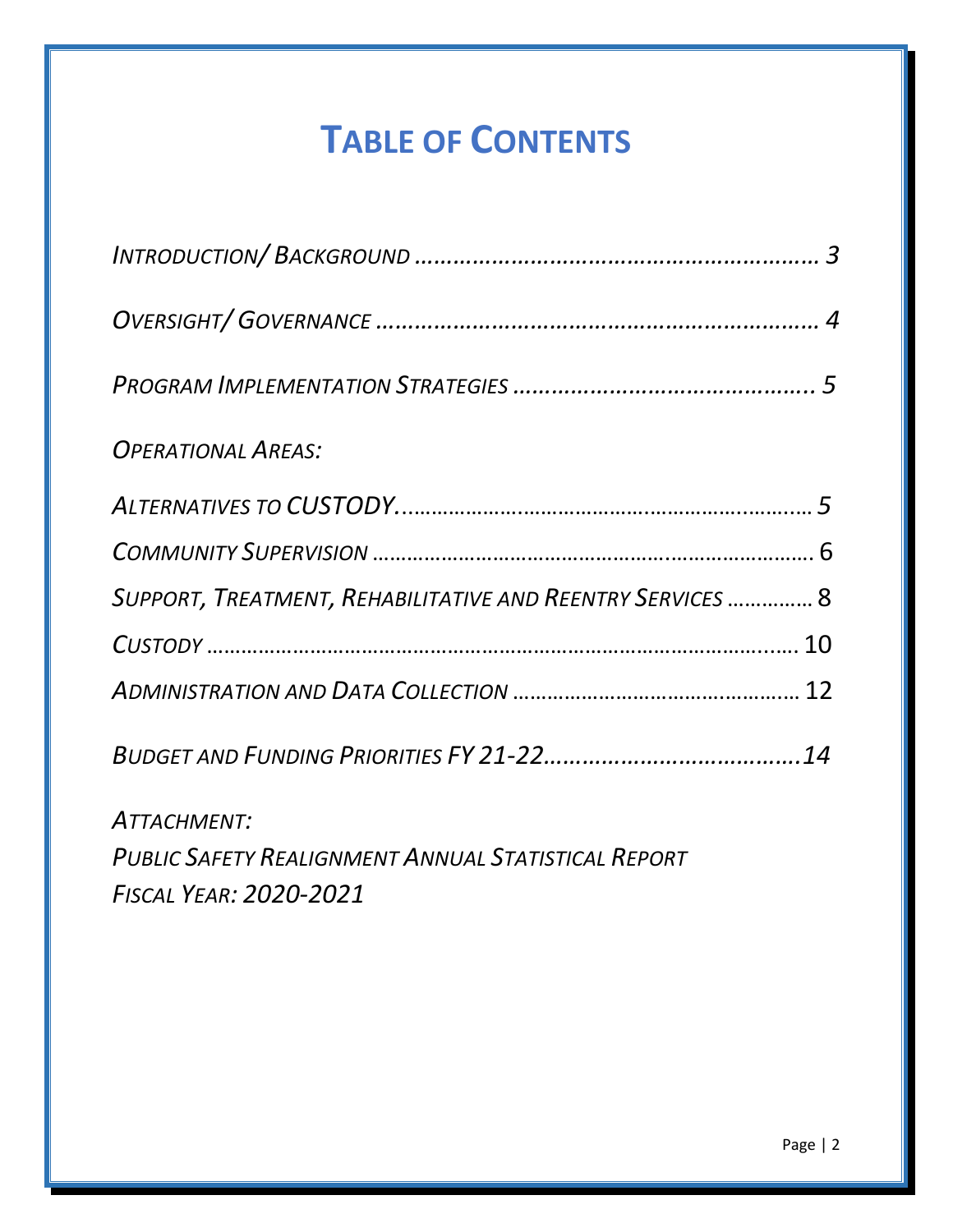## *INTRODUCTION/BACKGROUND*

The State of California enacted Public Safety Realignment (PSR) through the passage of Assembly Bill 109 (AB 109), with an implementation date of October 1, 2011. This landmark legislation, along with numerous trailer bills, made major changes to the criminal justice system in California, and shifted significant responsibilities from the State to the Counties. Specifically, the Act:

• Created Post‐Release Community Supervision (PRCS), in which county Probation Departments become responsible for the supervision of eligible offenders following release from state prison, and for coordinating support, rehabilitative and treatment services;

• Shifted the custody responsibility from state prisons to county jails for felony offenders convicted of non‐violent, non‐serious, non‐sex offenses, as well as for individuals sentenced for parole violations; and

• Shifted the parole revocation processes to the local court system.

Consequently, counties had to redesign custody, supervision, and rehabilitation strategies to optimize services to these new populations of offenders, as well as to the broader population of adult offenders under their responsibility.

Since 2011, these strategies have evolved and expanded to optimize offender services to best address their needs while balancing public safety.

The Public Safety Realignment Plan Update for FY 2021-2022 provides a summary of Monterey County's approach in response to AB 109 mandates, implementation and prioritization of strategies, and the comprehensive services provided to adult offenders, including in-custody services and jail population management, alternatives to detention, pretrial services, early resolution and therapeutic courts, community supervision, rehabilitative programs, housing, education, treatment, employment and other supportive services to the realigned populations, as well as reentry services, and services to victims.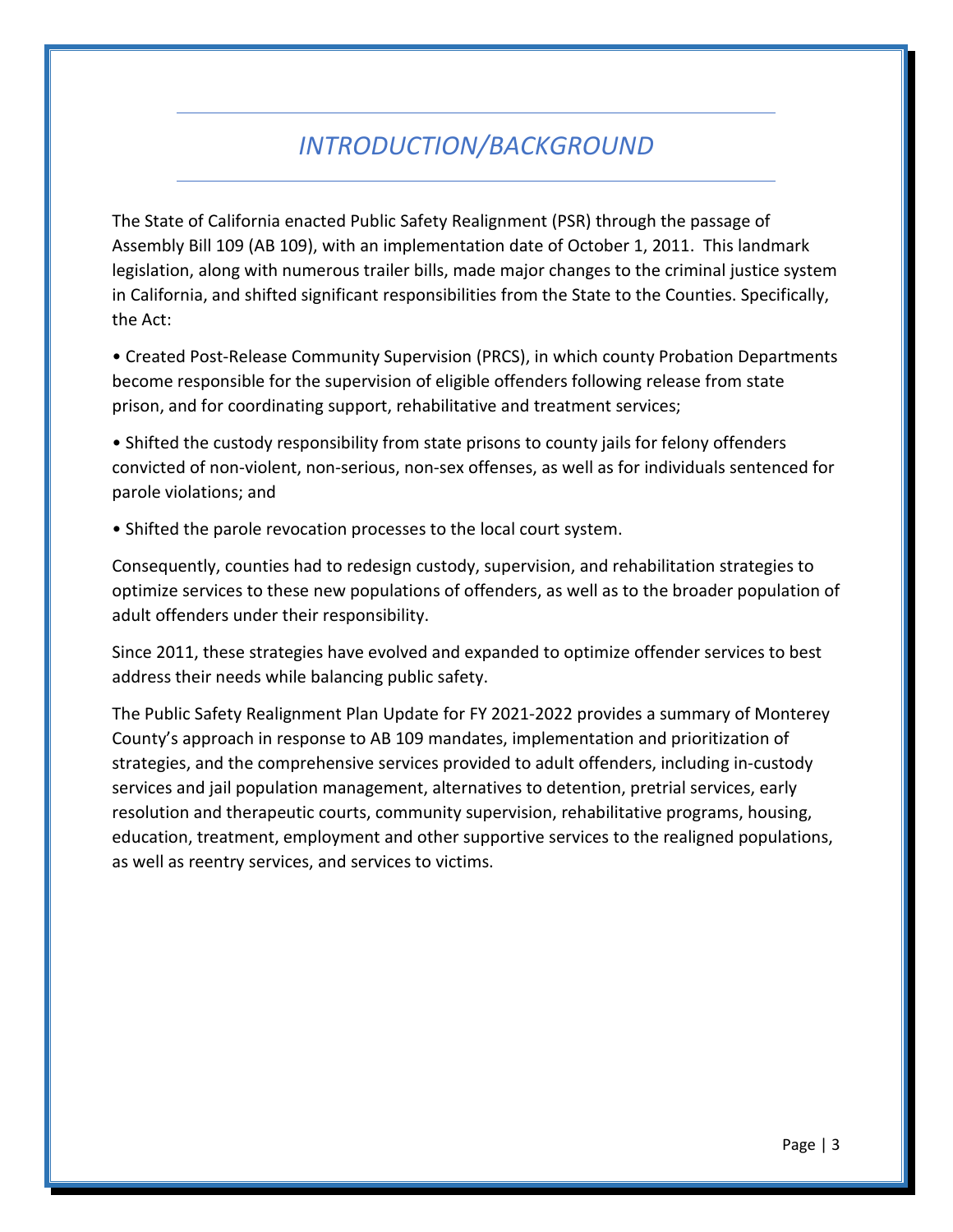## *OVERSIGHT/GOVERNANCE*

Pursuant to Penal Code 1230, Monterey County established a local Community Corrections Partnership (CCP) to develop and recommend a public safety realignment plan to maximize the effective investment of criminal justice resources with evidence-based correctional responses and programs.

The Community Corrections Partnership's voting body, the Executive Committee (EC), and its membership is established by Penal Code 1230.1.

The CCP is chaired by the Chief Probation Officer and is composed of 14 members; the EC is composed of 7 voting members.

#### **Executive Committee of the Community Corrections Partnership**

The CCP Executive Committee maintains the authority to vote on the plan. It is composed of seven members:

- 1. Steven Bernal, Sheriff
- 2. Susan Chapman, Public Defender
- 3. Hon. Julie R. Culver, Presiding Judge of the Superior Court
- 4. Todd Keating, Chief Probation Officer/ CCP Chair
- 5. Damon Wasson, Chief of Police, MCCLEOA representative
- 6. Jeannine Pacioni, District Attorney
- 7. Lori Medina, Director, Department of Social Services

#### **Community Corrections Partnership at Large Members**

- Nick Chiulos, Assistant County Administrative Officer
- Chris Donnelly, Executive Director, Workforce Investment Board
- Deneen Guss, Superintendent, Monterey County Office of Education (MCOE)
- Robin McCrae, Executive Director, Community Human Services
- Pamela Patterson, Program Manager, Victim Assistance
- Kathryn Eckert, Bureau Chief, Behavioral Health Bureau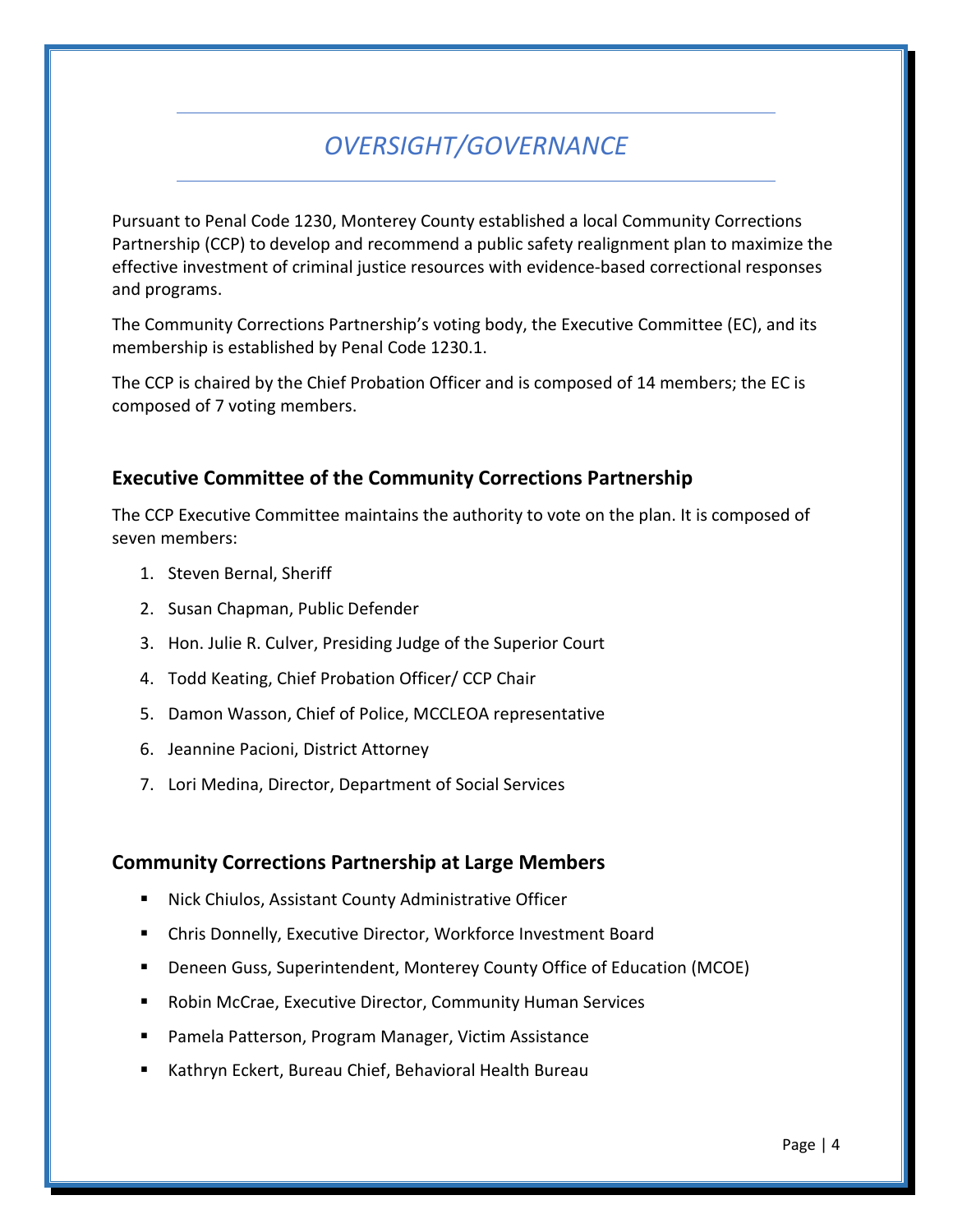## *PROGRAM IMPLEMENTATION STRATEGIES*

Monterey County has recognized the need of allocating and integrating resources in the continuum of strategies for offender management, particularly in three main arenas: 1) Supervision; 2) Rehabilitation; and 3) Custody.

From the beginning, Monterey County's approach to this historical and comprehensive system change has focused resources on four specific operational areas and one infrastructure area:

- Alternatives to Custody
- **EXECOMMUNITY Supervision**
- **Support, Treatment, Rehabilitative and Reentry Services**
- **Custody**
- Administration and Data Collection

#### **Operational Area: Alternatives to Custody**

#### 1. Strategy: Pretrial Services and Residential Placement

#### Provider: Probation

The purpose of these services is to limit custody time, when appropriate, for adult defendants pending trial. The Adult Division Pretrial Unit is responsible for: a) Conducting an assessment to define risk for new crimes during pretrial, and risk of failure to appear; b) Providing recommendations to the Court for pretrial release and conditions; c) Providing Pretrial supervision matched to risk level; and d) Managing pretrial violations.

A risk assessment and court report are prepared by Deputy Probation Officers upon referral from the Court. Those who are released onto pretrial supervision are monitored for compliance to their release conditions and court appearances.

A Probation Aide facilitates the application process and transportation of inmates ordered by the Court to complete a Residential Treatment Program. The Probation Aide takes inmates directly from the jail to residential treatment programs throughout the Central Coast and Northern California.

#### 2. Strategy: Early Resolution Court

#### Providers: District Attorney and Public Defender

The early resolution court generally carries the highest number of cases per day within the court system; most individuals with misdemeanor cases are arraigned in the early resolution court. The purpose of these proceedings is to give the client an opportunity to resolve their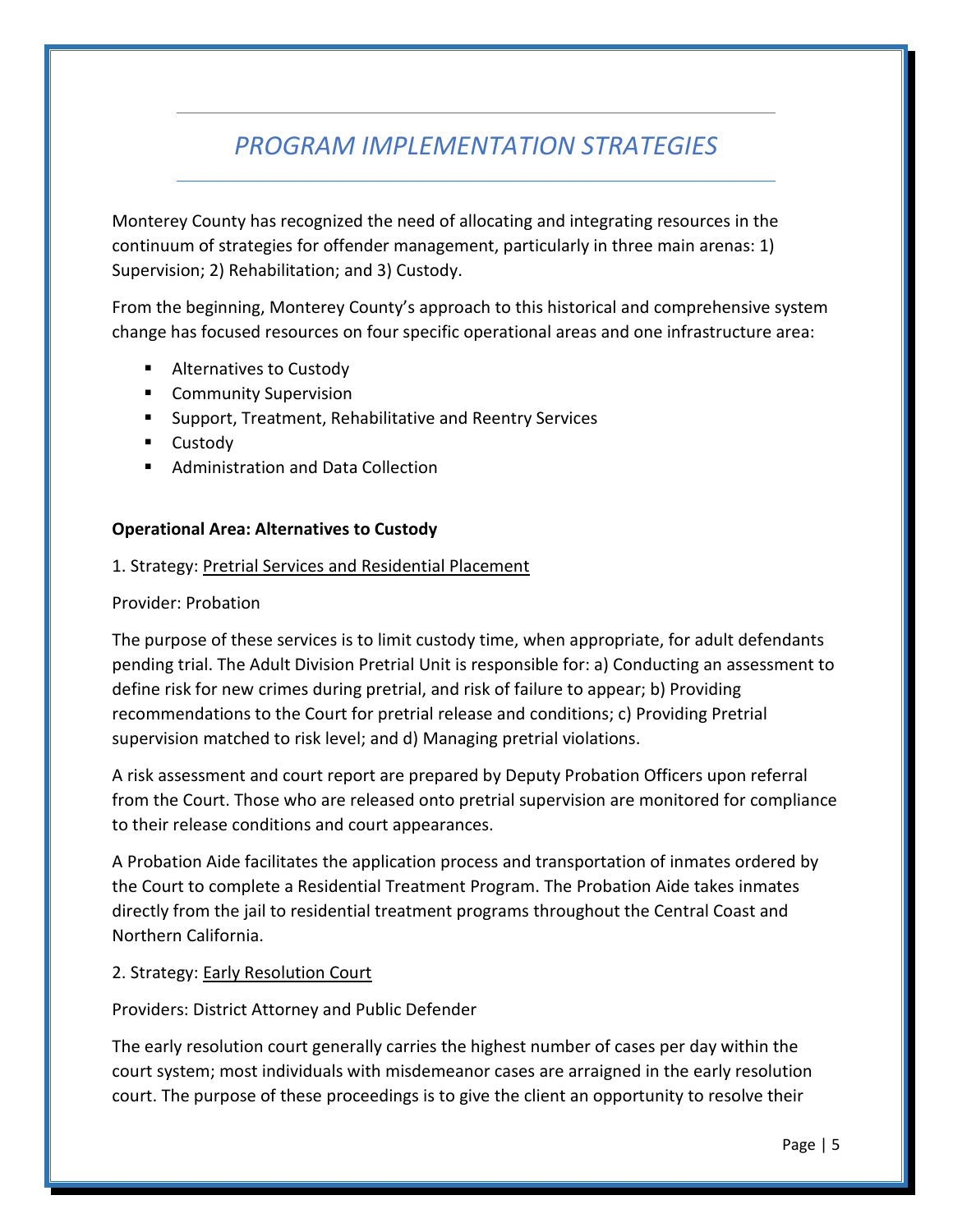cases in one court appearance when a just and fair resolution can be reached. The prosecution and defense quickly analyze the cases. The prosecutor makes an "early resolution plea" offer which is typically more advantageous to the client than what would be considered in the trial courts. The defense attorneys discuss the charges and facts of each case with all clients and make recommendations for disposition to accept or reject the offer. With the reclassification of some felony violations to misdemeanors over the past few years, the number of clients assisted in the early resolution court continues to grow and increase the benefits from this program.

#### **Operational Area: Community Supervision**

#### 1. Strategy: Community Corrections Unit

#### Provider: Probation

Starting in October 2011, the Probation Department assumed community supervision responsibilities for the two new realigned populations, Post Release Community Supervision (PRCS) and Mandatory Supervision (MS). These offenders reentering the community after serving a state or local prison sentence are placed onto caseloads limited to a ratio of 50:1, with 50 offenders per probation officer. Upon release, each offender is assessed utilizing the Ohio Risk Assessment System (ORAS), and a case plan is developed, and referrals are made to address each offender's needs and criminogenic risk factors. The level of services and supervision provided corresponds to the risk level of the offender. Higher risk offenders require the most intensive supervision and service delivery.

In addition to the Community Corrections Unit created to supervise the newly realigned prison populations, the Probation Department administers high-risk caseloads, and a very high-risk caseload, providing intensive supervision and access to AB109 funded services. Offenders who assess at a level of very high-risk are individuals currently active in criminal behavior or criminal thinking and are supervised at the highest level possible.

#### 2. Strategy: Evidence Based Practices (EBP) and Fidelity

#### Provider: Probation

A cornerstone of Realignment is the implementation and use of Evidence Based Practices (EBP) with fidelity and quality assurance in community corrections. The blueprint for EBP in community corrections is to utilize a validated assessment tool, develop a case plan to address each of the top criminogenic risk factors, reduce resistance to change and solicit input through motivational interviewing, supervise by risk level, and develop a partnership with service providers to incorporate EBP's in service delivery. Validating assessment scores, modeling the use of EBP through in-house training and leading facilitation of journaling groups are all part of Probation's implementation efforts. Auditing the use of best practices in case management is done on an on-going basis.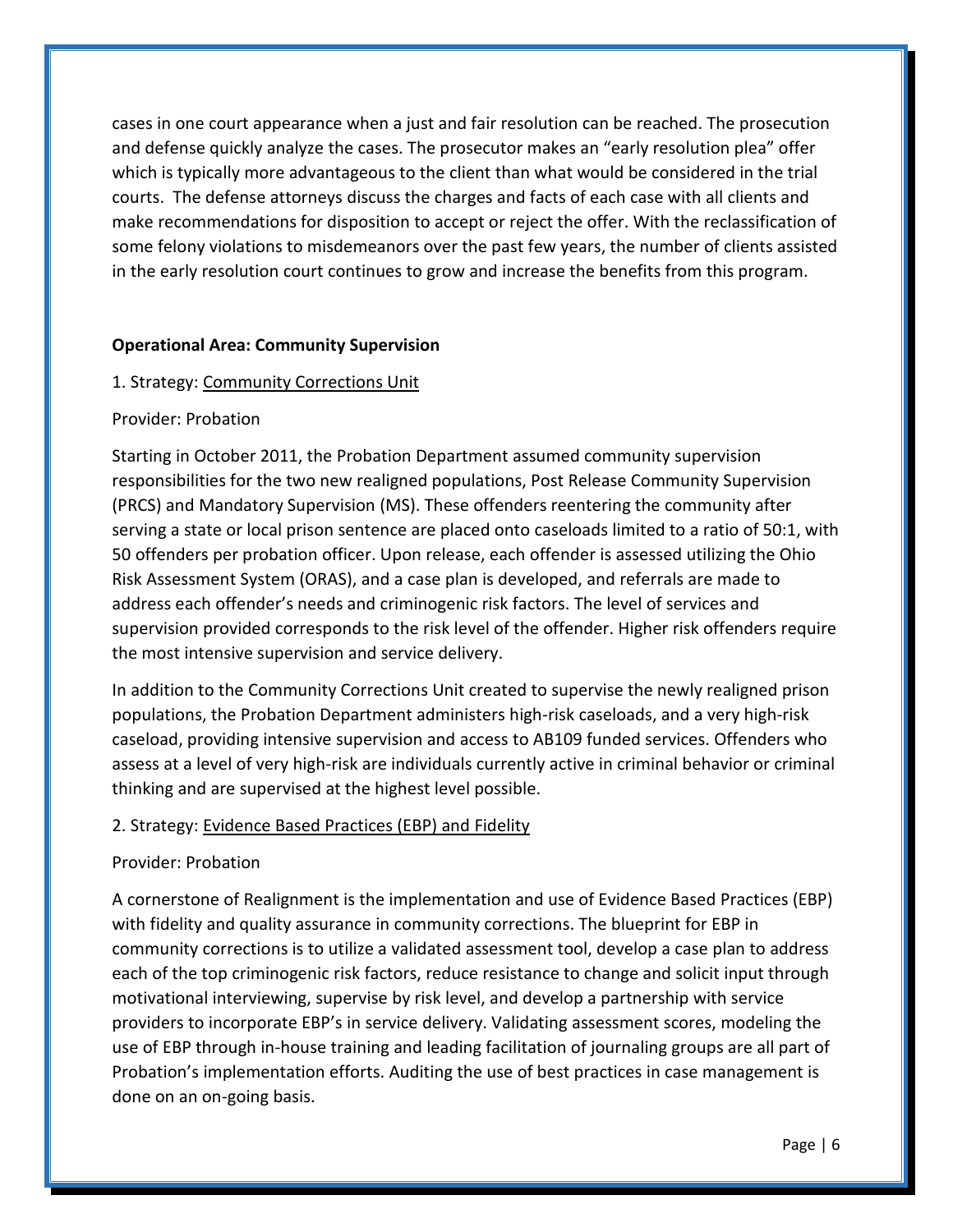#### 3. Strategy: Electronic Monitoring

#### Provider: Probation

Electronic monitoring is a critical tool used to increase public safety when monitoring offenders in the community, and it provides a cost-effective alternative to detention. The Electronic Monitoring Program is administered by the Probation Department and involves electronic monitoring of offenders on radio frequency, alcohol monitoring, and GPS devices. AB109 Realignment funds cover Probation's agency funded populations, including individuals classified as PRCS, Mandatory Supervision, Pretrial, and Supervised Home Confinement.

#### 4. Strategy: Rehabilitation/ Day Reporting Center (DRC)

#### Provider: GEO Reentry Services

The Monterey County Day Reporting Center (DRC) is a nine to twelve-month evidence-based program that incorporates "What Works" principles and best practices in offender rehabilitation and re-entry. The DRC provides individually tailored programming for each client depending on their risk level and focuses targeted interventions based on specific criminogenic need. The program provides a continuum of intense supervision, monitoring, cognitive behavioral treatment, and education services for moderate and high-risk adult participants with the objectives of reducing recidivism and increasing public safety. The DRC is located in Salinas, close to the Probation Adult Division's offices, and is open 7 days a week.

#### 5. Strategy: Therapeutic DUI Treatment Court

#### Providers: Probation and Behavioral Health

The Monterey County Superior Court operates a designated DUI Treatment Court utilizing an evidence-based therapeutic treatment court model. This is a problem-solving court designed to address public and roadway safety issues by providing long-term solutions to repeat DUI offenders. The program is designed to utilize probation supervision and accountability, judicial oversight, and therapeutic and treatment interventions. The DUI Treatment Court program focuses on high-risk multiple DUI adult offenders, holding them accountable for their actions and instituting a protocol to facilitate lasting behavioral changes, which include regular testing for substance use and participation in self-help meetings or court-approved treatment programs, and close supervision by Probation and other service providers.

The DUI Court Program is supported by the Court and involved Monterey County justice partners that include the Probation Department, District Attorney, Public Defender, Behavioral Health Bureau, and Office of the Sheriff.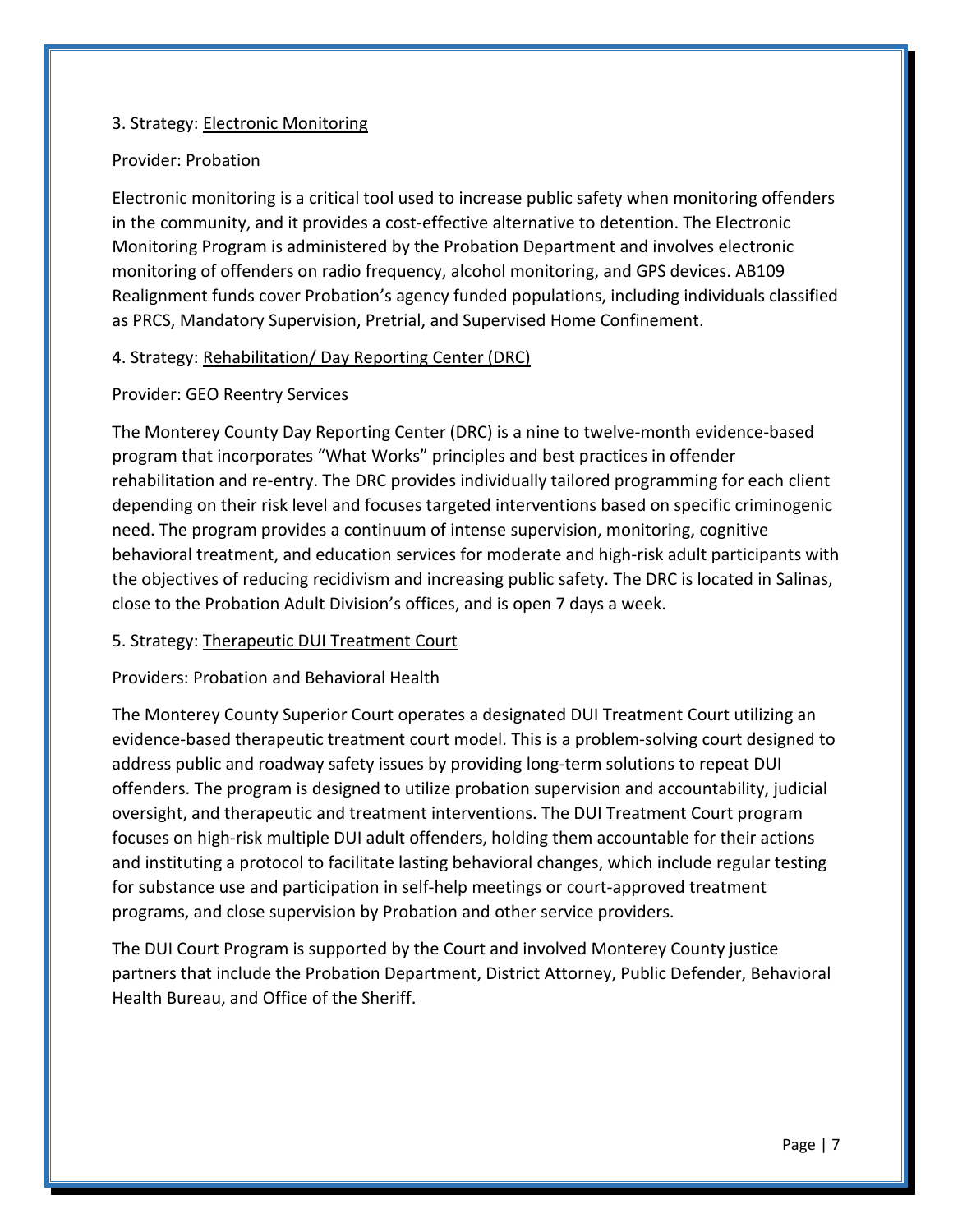#### 6. Strategy: Victim Services

#### Provider: District Attorney

The Victim Assistance Advocate provides information and support to victims in close collaboration with Probation to address safety issues or concerns of victims; provides restitution information linking clients to resources and develops an adequate plan to collect restitution from defendants and assists CDCR in identifying and locating victims where restitution has been collected.

#### **Operational Area: Support, Treatment, Rehabilitative, and Reentry Services**

#### 1. Strategy: Support/Employment

#### Provider: Rancho Cielo, Inc.

Rancho Cielo offers a structured job readiness and placement program for 18-25-year-old participants. The program lasts 6 months and offers job training and paid employment. It also includes training for soft skills, counseling, cognitive behavioral group therapy and an opportunity to earn a high school diploma or G.E.D.

Provider: Turning Point of the Central Coast, Inc.

Turning Point of Central California provides case management, which includes an assessment and individualized employment plan, job preparedness workshops and activities, as well as onthe-job training. Participants may also receive special training, equipment, tools, or materials needed for employment. On-going support is provided not only to secure employment, but also to maintain it. The program is located in Salinas near the Probation Department.

#### Provider: Workforce Development Board (WDB)

WDB's KickStart provides monthly pre-employment workshops and activities. Subsidized work experience and on-the-job training are also available. Case management is provided which includes an assessment and individualized employment plan. Specialized training programs, equipment, tools, and incentives are provided as appropriate. Case managers have a dedicated office at the Adult Probation Department.

#### 2. Strategy: Support/Housing

Provider: Turning Point of the Central Coast, Inc.

Turning Point of Central California can provide, if needed, emergency housing in the form of motel vouchers and overnight stays at their reentry facility for up to 3 days, transitional housing for up to 180 days, and a housing incentive program. The Housing Incentive Program also provides case management, which includes an assessment, housing related case plan, and either referrals, coordination, or direct placement into short term emergency housing, interim housing, and transitional housing. Participants can also receive short term subsidized housing,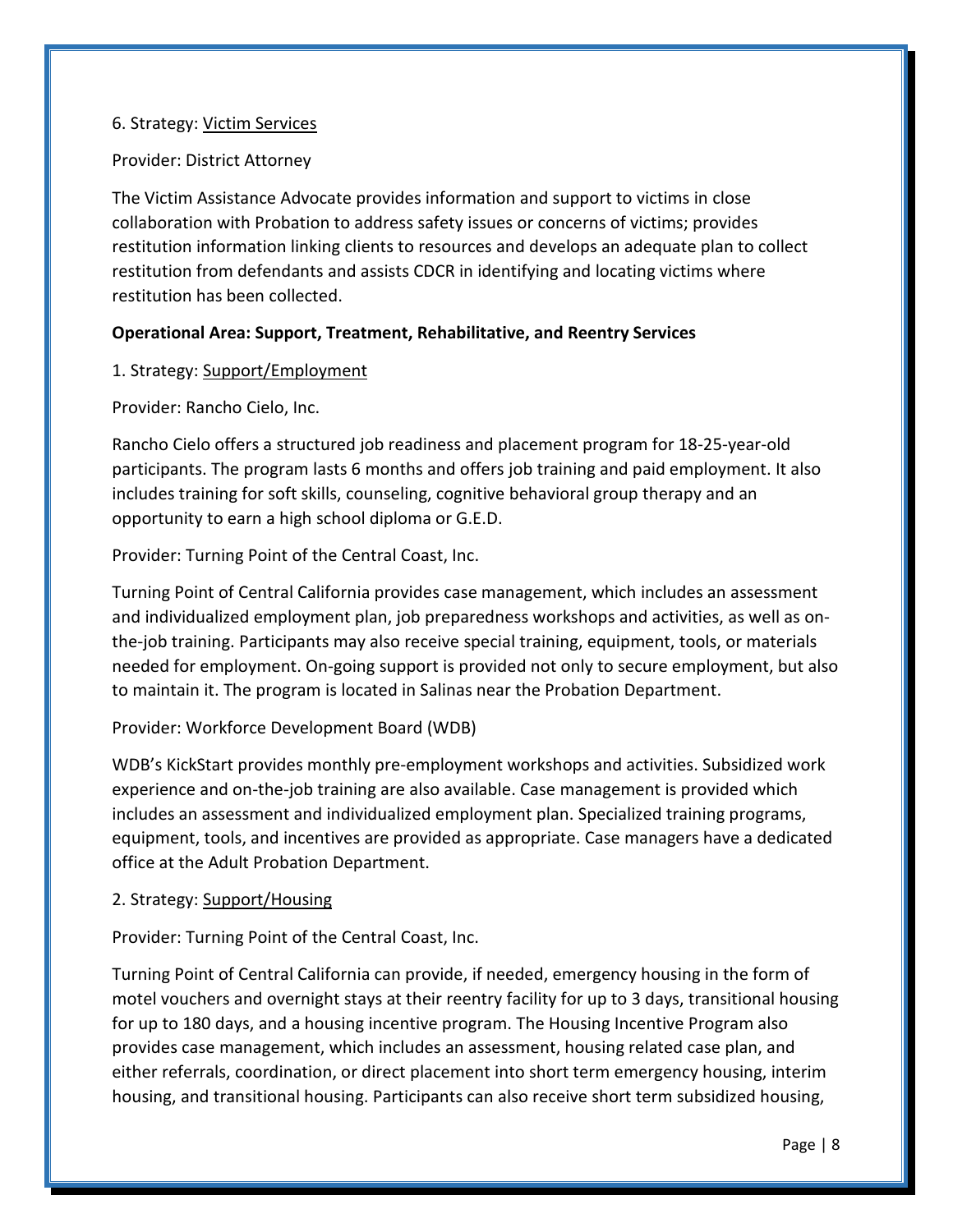assistance with security deposits or first month rent. Financial assistance is incentive-based, and the participants must be in full compliance with their probation supervision and have the ability to maintain their housing independently. Transitional housing provides twenty beds for men and women, and includes all food and daily necessities, CBT groups and exit planning which requires the establishment of a savings account.

#### 3. Strategy: Mental Health and Substance Abuse Treatment

Provider: Behavioral Health Bureau and CBO Service Providers (Sun Street Center, Door to Hope, Community Human Services)

Behavioral Health Clinical staff are assigned to the AB109 and Access Probation/High Risk Offenders Program at the Monterey County Probation Department, Salinas office, and are tasked with service delivery to men and women on Post Release Community Supervision (PRCS), individuals on Mandatory Supervision pursuant to Penal Code Section 1170(h) (split sentences), and adults on formal probation who have been determined to be at high risk to reoffend. The primary goal is assisting in the reduction of recidivism risk by targeting factors that increase an individual's risk of reoffending. Behavioral Health Clinical staff work collaboratively with probation officers to assess and link clients to community-based services, which can include substance abuse treatment, specialty mental health services for psychiatry care and medication management, case management, crisis intervention, brief individual therapy, and evidenced-based practice groups to target criminogenic risks and needs as identified by the Ohio Risk Assessment System administered by probation officers. All referrals made are part of a comprehensive approach used to reduce recidivism and improve community safety by addressing each risk factor.

#### 4. Strategy: Reentry Services

#### Provider: GEO Reentry Services

Reentry is a daily, short-term orientation program that provides services during the first month of an offender's release from custody. This program provides a cognitive behavioral approach to introduce participants to a range of life skills in order to set the stage for a successful term of community supervision and break down any initial barriers to treatment so that participants may become "treatment ready" for longer term programs. During their time in the program, each offender is assessed and their immediate needs as well as short-term reentry goals are identified. Participants complete the program when their identified goals are achieved.

#### 5. Strategy: Rehabilitation/Post Sentence Relief

#### Provider: Public Defender (PD)

The post sentence relief program provides legal consultation and processing requests for relief, e.g., expungements, reduction of felony convictions to misdemeanor convictions, sealing of records, etc. Staffing includes a deputy public defender and one legal support position. Clients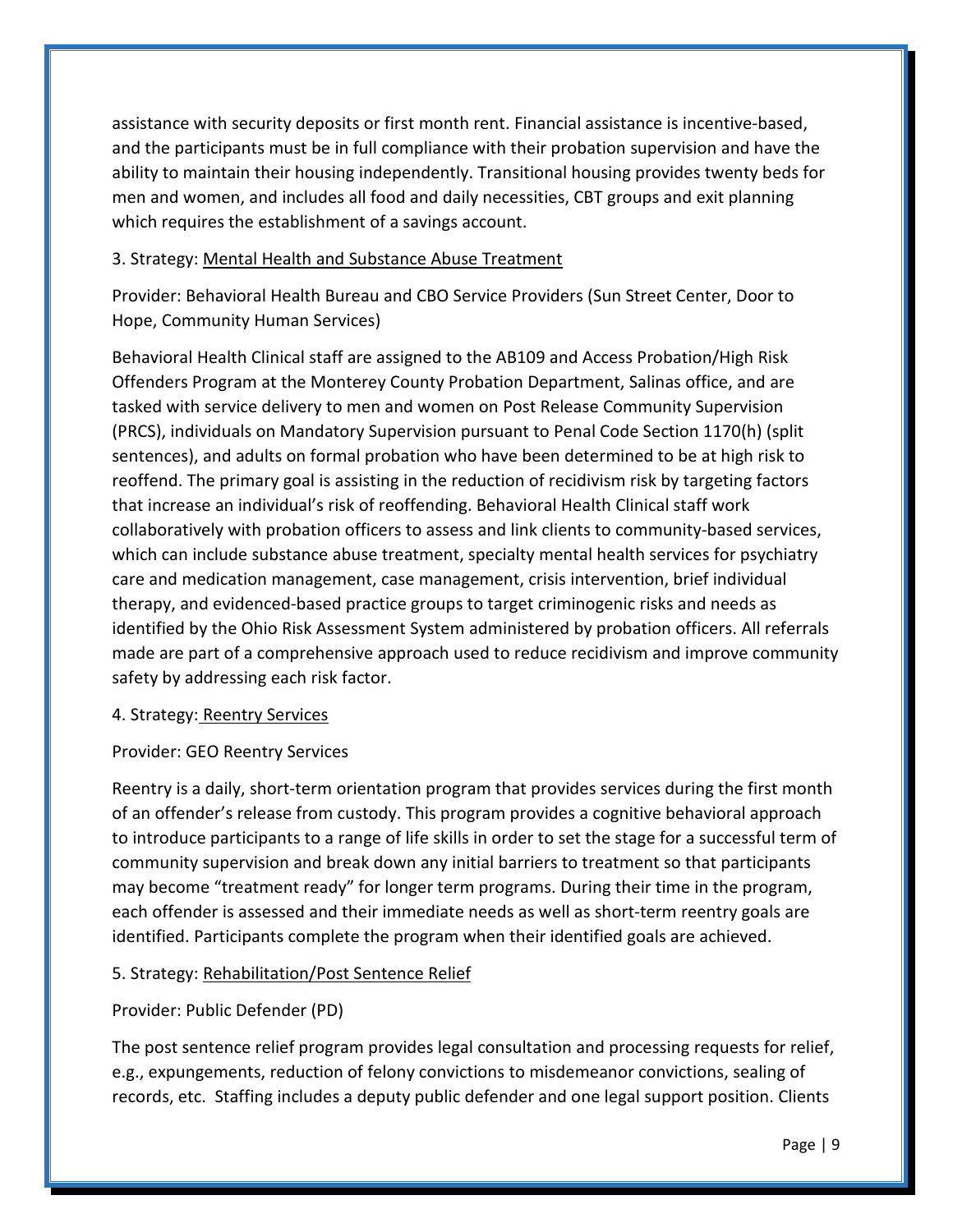reach out directly to the Public Defender's Office for assistance, are referred by local agencies, and attend community outreach sessions throughout the County attended by the PD post sentence relief team and by stakeholders. Recently, the Public Defender received a grant to provide payment for live scans reflecting an individual's criminal history that is critical in determining what post sentence relief options are available to the client. As culture is changing from incarceration to treatment and intervention and new State legislation offers more opportunities for post sentence relief, the program continues to expand.

6. Strategy: Rehabilitation/Assessments and Referrals

Assessments, Evaluations, and Referrals

#### Provider: Public Defender

A Psychiatric Social Worker will provide assessments, evaluations, and referrals to treatment programs while working closely with the deputy public defender assigned to the case; this information is invaluable for the attorney in determining how to defend the case. Early assessments provide clients an opportunity to obtain treatment while their cases progress through the court system. At time of sentencing, the Courts will take into consideration the client's mental health and participation in treatment in formulating a just result. This information can also lead to dismissal of charges, in some circumstances. The use of a social worker in conjunction with a criminal defense attorney promotes a more holistic approach in handling the Public Defender's cases.

#### **Operational Area: Custody**

#### 1. Strategy: Custody

#### Provider: Office of the Sheriff

Jail staff manages: Offender classification based on risk level for placement in appropriate housing and work crews; compliance and coordination of activities and facility inspections, transportation of inmates from/ to other counties' jails, community custody programs or fire camps, as well as medical services both within and outside the jail facility. It also gathers criminal intelligence and monitors communication, particularly for gang-related issues between the Norteño and Sureño gang members.

#### 2. Strategy: In-Custody Medical Services

#### Provider: California Forensic Medical Group (CFMG)

The increased jail population following PSR required an additional nurse at intake for screening and possible referral to hospital services, as well as funding for the inmate healthcare program, increasing both medical and mental health services to inmates.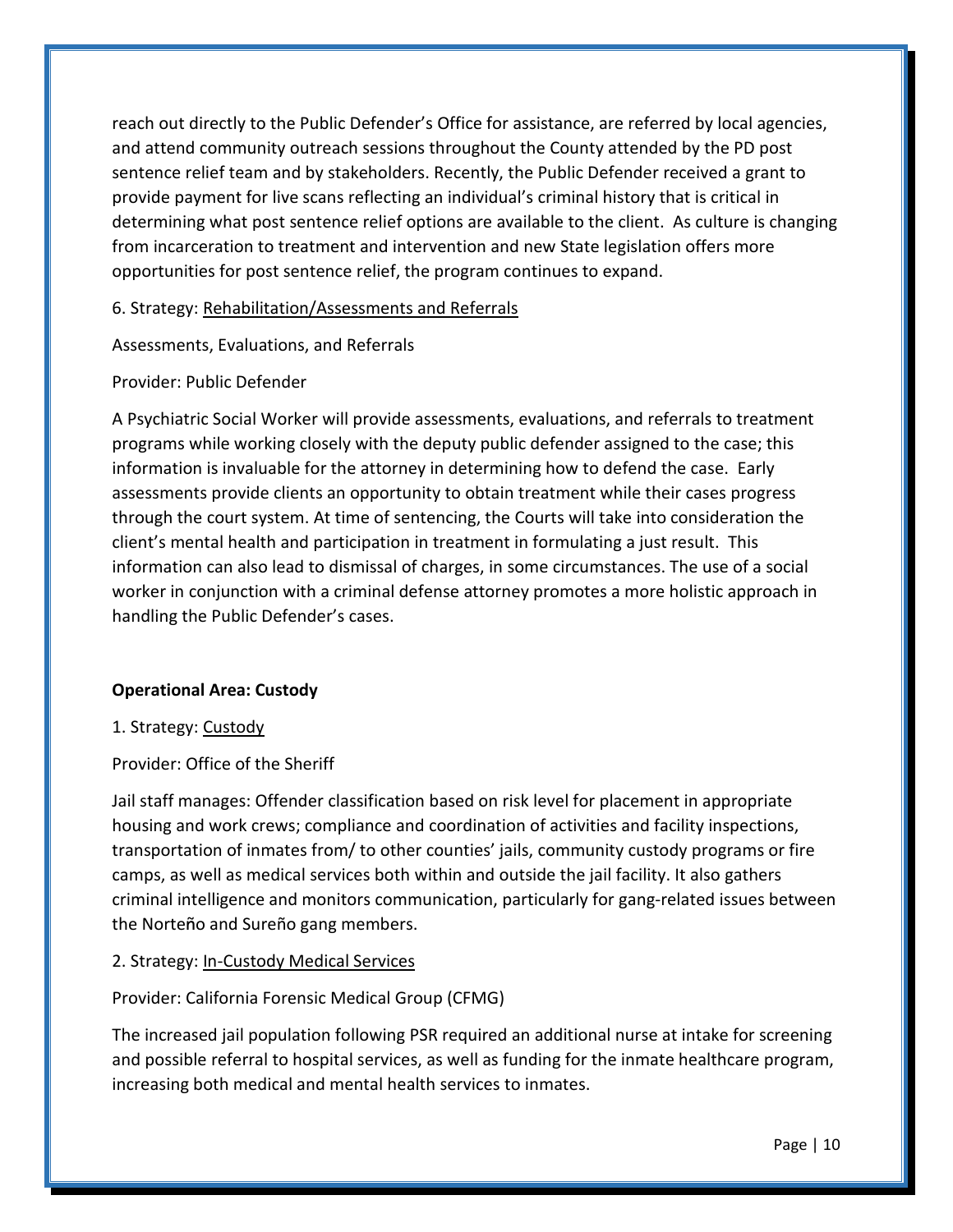#### 3. Strategy: In-Custody Programs/Victim Impact Program

Provider: Restorative Justice Partners, Inc.

The Victim Impact Program assists the inmate population in recognizing the impact of their criminal activity on victims and their families. Restorative Justice Partners, Inc. shares responsibility with detention facilities in the administration of the Victim Impact Program (VIP). Facilities staff teach the classroom materials provided by the Office of Victim Services' "Listen and Learn" Curriculum, and RJP, Inc. maintains a speaker's bureau of recovering victims of crime; the members deliver testimonials to the students on specified dates. The planned Family Reintegration Circle pilot is currently on hold due to COVID-19.

#### 4. Strategy: In-custody Support Services

A Program Manager has been the catalyst for the change in culture and role in rehabilitating inmates under jail care. This position continues to reach out to local CBOs and County partners to expand the types and number of program offerings, manages the research and implementation of evidence-based programs brought into the jail, and conducts community outreach activities.

An Ombudsman position is a conduit for the inmate population and their families to communicate with the Monterey County Jail staff and has been very effective in opening a dialogue between these groups while managing questions, complaints and concerns, overseeing the inmate grievance process, ensuring inmate needs are met, and serving as the ADA coordinator for the facility.

#### 5. Strategy: In-custody Reentry Services

#### Provider: GEO Reentry Services

GEO Reentry Services provides reentry services for adult offenders under the Sheriff's Office supervision. This short-term multidisciplinary reentry program provides adult offenders incarcerated at the Monterey County Jail with a structured reentry program prior to their release from incarceration. The program operates daily, Monday through Friday, and includes orientation, assessment, individualized service plans, substance abuse education/programming, cognitive and life skills development, parenting skills, family reintegration, and money management. Services also include employability, resume building, educational courses, socialization courses, and transitional reentry courses to prepare inmates to reenter the community to become productive citizens in Monterey County.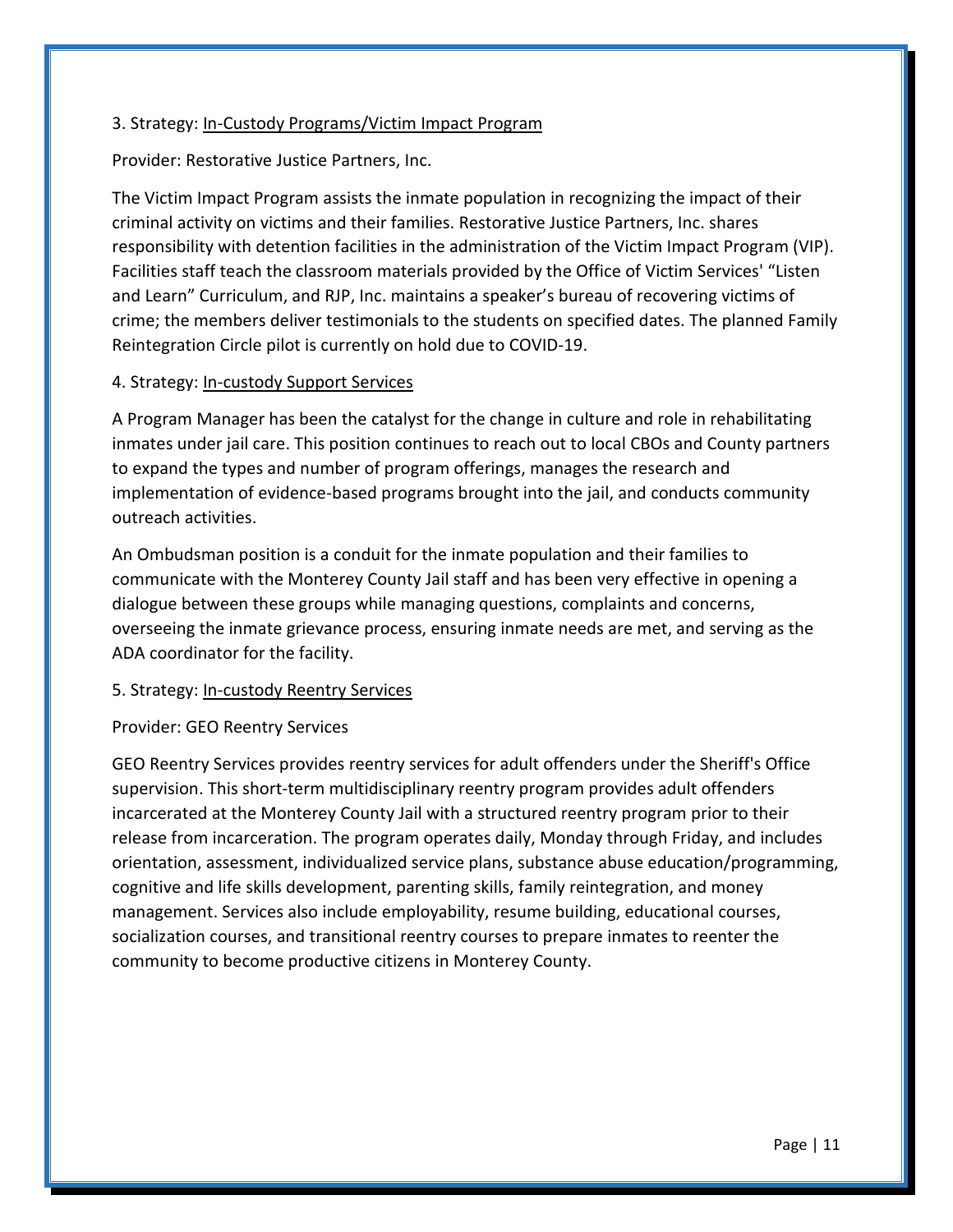#### **Infrastructure Area: Administration and Data Collection**

Provider: Probation as Service Administrator

#### 1. Strategy: PSR Program Administration

Multiple positions within the Probation Department provide administrative support to PSR and the CCP through generating reports, developing and administering budgets and contract negotiation and management, preparing board reports, drafting MOUs between interdepartment agencies, creating and distributing CCP agendas and meeting minutes, and providing general information and support to external stakeholders and members of the public.

#### 2. Strategy: Data Collection and Reporting

Formal data evaluation to understand the impact of Realignment was initially contracted though a consultant. However, it was determined that evaluating recidivism for the populations being served through AB109 programs would require obtaining more comprehensive data from the Court and creating additional internal infrastructure to integrate data from multiple programs and sources. Currently, there is neither integration between individual county agencies nor with the Courts. A Service Management System module (SMS) integrated with Probation's Case Management System (CMS) is currently being utilized to collect program related data. The Probation Department is in the process of evaluating the ability to procure a new case management system that will allow for future integration with court data.

#### 3. Strategy: Staff Training

Funding is allocated to support training activities in field operations, case management, and use of evidence-based practices. Specialized training to help enhance the supervision of high-risk offenders and those responsible for the supervision of PRCS and Mandatory Supervision offenders is sought out and provided as often as possible.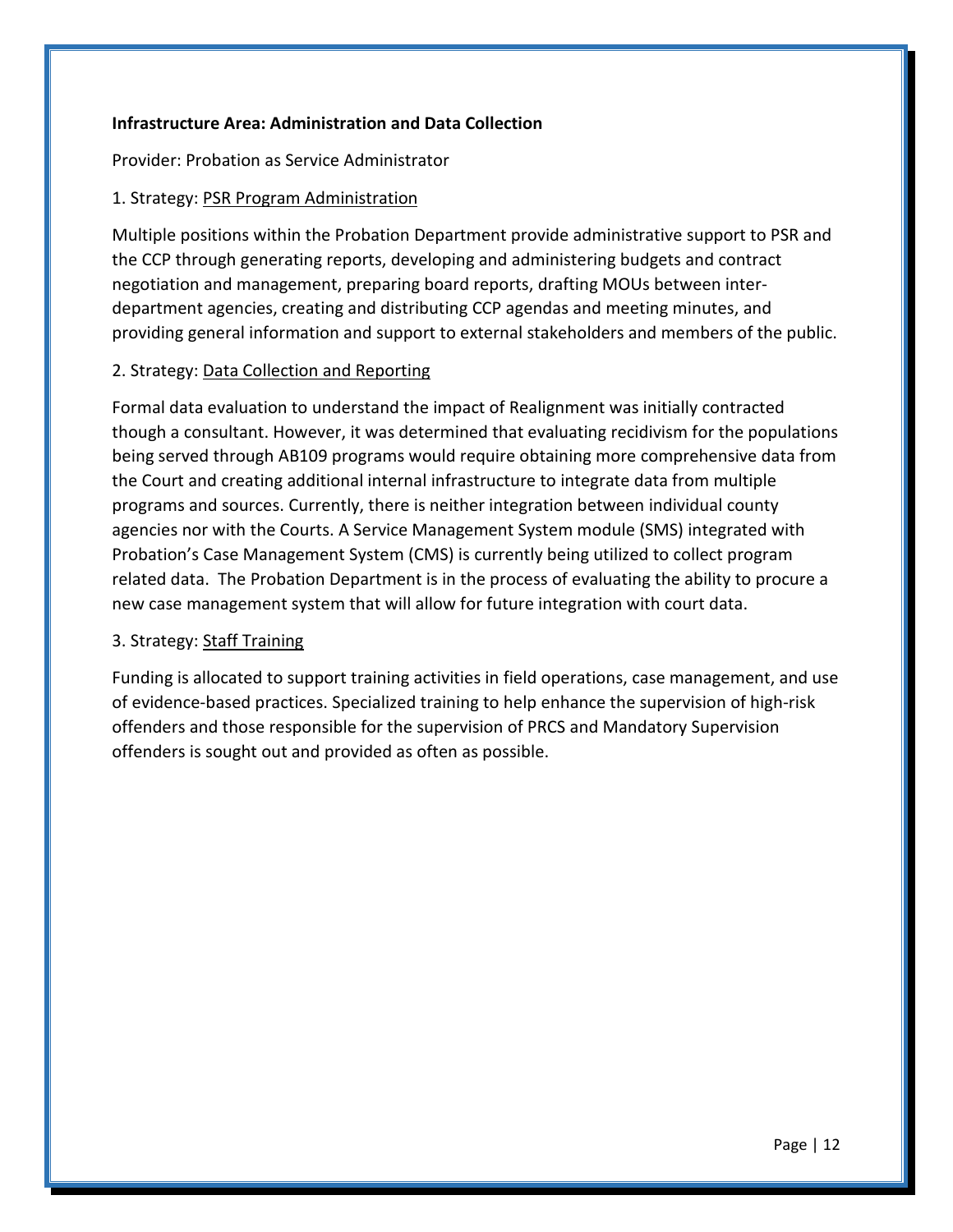## *BUDGET AND FUNDING PRIORITES FY 2021-2022*

The Public Safety Realignment Budget for FY 2021-2022 allocates funding to six County Departments: Probation (both for direct services and as a Service Administrator), Office of the Sheriff, Behavioral Health Bureau, Public Defender, District Attorney, and Workforce Development Board.

The Departments are funding direct services as well as programs through contracts with local services providers.

The philosophy and local framework for the implementation of Public Safety Realignment and management of the realigned populations aims at deploying resources with a balanced and wholistic approach.

This approach shares the available resources between alternatives to detention, communitybased supervision combined with support, treatment and rehabilitative services, custody and in-custody programs, and reentry services, as well as services to victims of crime.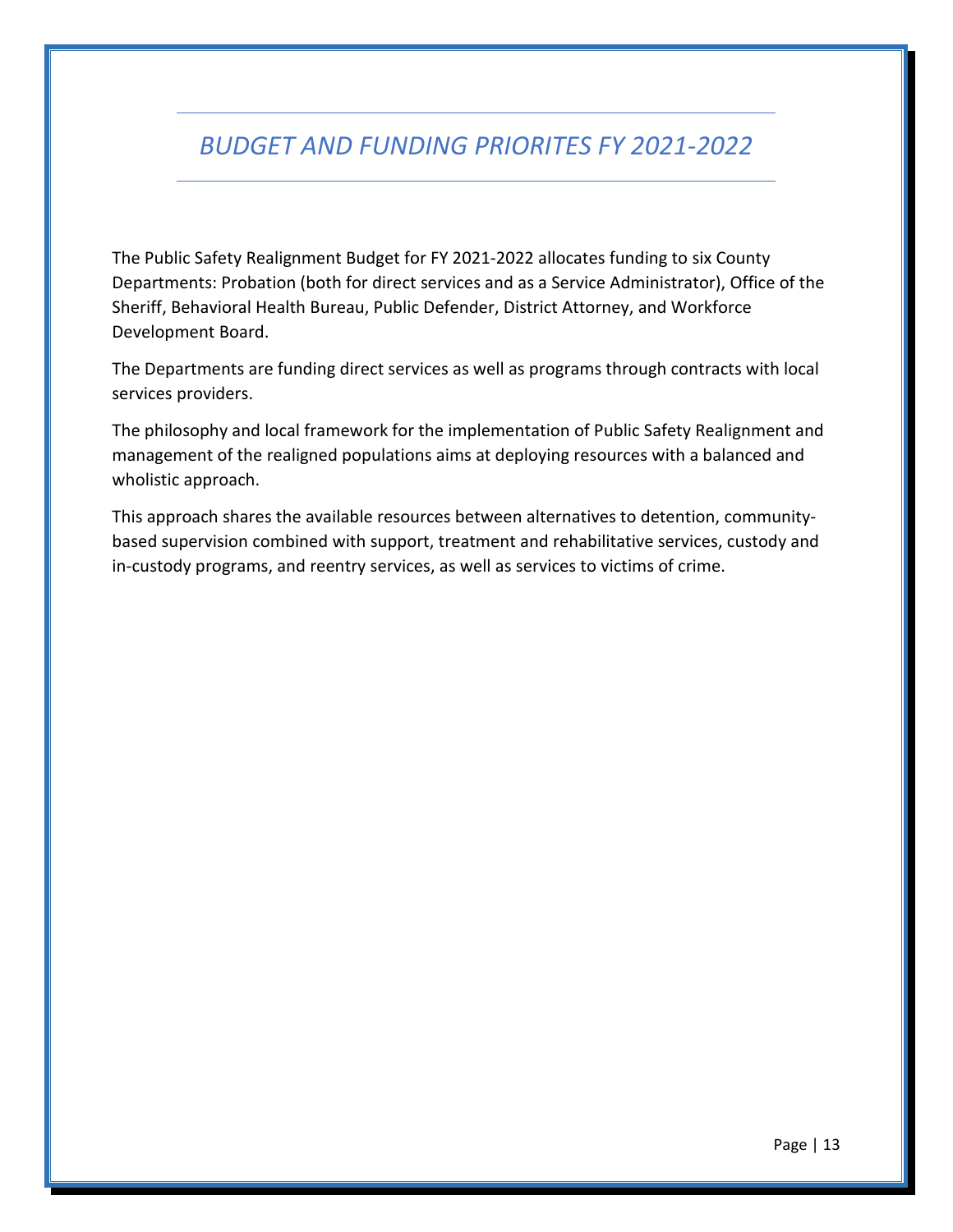| <b>Monterey County Community Corrections Partnership</b> |                                                                      |                      |                                        |
|----------------------------------------------------------|----------------------------------------------------------------------|----------------------|----------------------------------------|
| <b>AB109 Public Safety Realignment</b>                   |                                                                      |                      |                                        |
| FY2021-22 CCP Approved Budget                            |                                                                      |                      |                                        |
| Prepared: 11/3/2021                                      |                                                                      |                      | Fiscal Year 2021-22                    |
| Dept/Agency                                              | <b>Program/Service Description</b>                                   | County<br><b>FTE</b> | <b>Final Approved</b><br><b>Budget</b> |
| <b>Behavioral Health</b>                                 | Assessment                                                           | 5.50                 | 710,757                                |
|                                                          | Pharmacy                                                             |                      | 20,000                                 |
|                                                          |                                                                      |                      |                                        |
|                                                          | Outpatient/Residential (Substance Abuse & Dual Diagnosis)            |                      | 620,000                                |
|                                                          | <b>Other Special Department Expenses</b>                             |                      | 10,000                                 |
|                                                          | <b>DUI Court Program</b>                                             | 1.00                 | 139,670                                |
|                                                          | <b>Sub-Total Behavioral Health:</b>                                  | 6.50                 | 1,500,427                              |
| Probation                                                | Alternative to Detention                                             | 4.00                 | 855,425                                |
|                                                          | Pretrial and Adult Placement                                         | 5.00                 | 952,831                                |
|                                                          | <b>Electronic Monitoring</b>                                         |                      | 160,000                                |
|                                                          | <b>Community Corrections</b>                                         | 11.00                | 2,282,781                              |
|                                                          | <b>Evidence Based Compliance</b>                                     | 1.00                 | 238,155                                |
|                                                          | Training                                                             |                      | 30,000                                 |
|                                                          | Data Eval/Fiscal & Program Compliance/Admin                          | 6.00                 | 1,069,973                              |
|                                                          | <b>DUI Court Program</b>                                             | 2.00                 | 435,949                                |
|                                                          | <b>Sub-Total Probation:</b>                                          | 29.00                | 6,025,114                              |
| Probation - Service Administrator                        | Employment - Workforce Investment Board                              | 2.00                 | 454,650                                |
|                                                          | <b>Adult Day Reporting Center</b>                                    |                      | 729,996                                |
|                                                          | Data Evaluation-Software Services and Programming                    |                      | 45,000                                 |
|                                                          | Housing/Employment                                                   |                      | 1,090,268                              |
|                                                          | Treatment                                                            |                      | 169,800                                |
|                                                          | <b>Sub-Total Probation - Service Adminstrator:</b>                   | 2.00                 | 2,489,714                              |
| District Attorney                                        | Victim Services                                                      | 1.00                 | 148,557                                |
|                                                          | <b>Early Resolution Court</b><br><b>Sub-Total District Attorney:</b> | 1.00<br>2.00         | 307,460                                |
|                                                          |                                                                      |                      | 456,017                                |
| <b>Public Defender</b>                                   | Early Resolution Court                                               | 1.00                 | 308,760                                |
|                                                          | Post Sentence Relief                                                 | 1.00                 | 147,577                                |
|                                                          | Assessment<br><b>Sub-Total Public Defender:</b>                      | 1.00<br>3.00         | 188,191<br>644,528                     |
| Sheriff                                                  | Supervision                                                          | 1.00                 | 225,437                                |
|                                                          | Transportation & Data Evaluation                                     | 4.00                 | 767,252                                |
|                                                          | Custody-Deputies Supervisor                                          | 1.00                 | 281,387                                |
|                                                          | In-Custody Treatment                                                 |                      | 130,000                                |
|                                                          | Parole Beds in County                                                |                      | 280,000                                |
|                                                          | Jail Beds Out-of-County                                              |                      | 20,000                                 |
|                                                          | Medical Escort Deputies and Transport                                | 7.00                 | 1,638,009                              |
|                                                          | <b>Intake Nurse Services</b>                                         |                      | 793,100                                |
|                                                          | Inmate Healthcare Program                                            |                      | 1,000,000                              |
|                                                          | Victim Impact Program                                                |                      | 68,261                                 |
|                                                          | <b>Accounting Clerical Supervisor</b>                                | 1.00                 | 139,955                                |
|                                                          | Jail Safety Equipment & Misc Supplies                                |                      | 33,000                                 |
|                                                          | <b>Sub-Total Sheriff:</b>                                            | 14.00                | 5,376,401                              |
|                                                          |                                                                      | 56.50                | 16,492,201                             |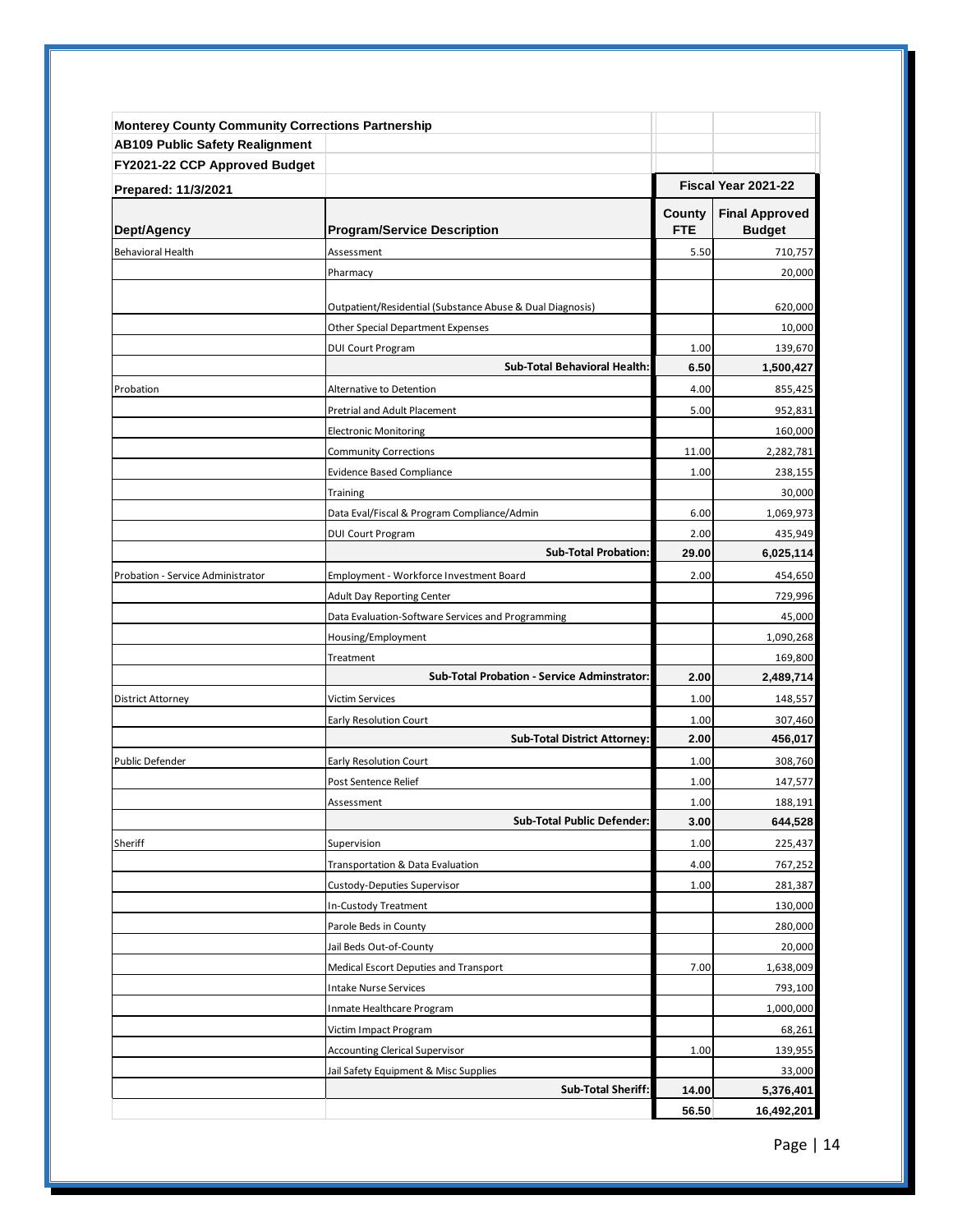

# **Public Safety Realignment**

## **Annual Statistical Report Fiscal Year: 2020-2021**

September 30, 2021



 **Prepared by Monterey County Probation Department** Chief Probation Officer, Todd Keating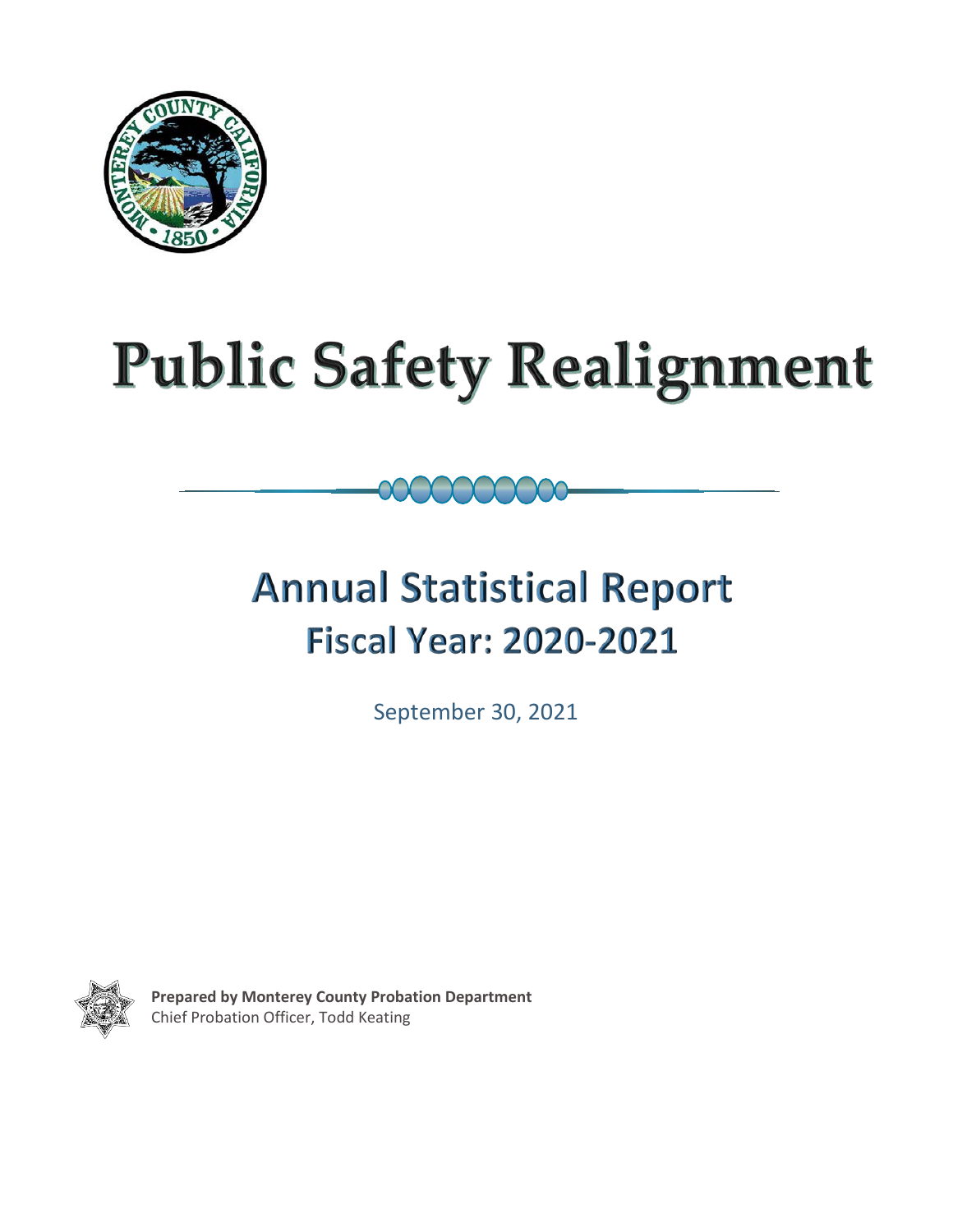

#### Report Overview

California's Public Safety Realignment (AB109/117) was enacted on October 2011, resulting in a significant impact to public safety agencies in Monterey County. The legislative changes affected the sentencing structure of new crimes, jail population and composition and the populations being supervised by Probation.

The purpose of this report is to share statistical information, as it pertains to realigned populations and service delivery in conjunction with the Community Corrections Partnership. The data shared in this report is primarily derived from Probation's case management system, Smart Probation, and the Jail management system, Track Net. Some statistics are collected from internal departmental staff.

The COVID-19 pandemic may have impacted data reported during the 2020-2021 fiscal year.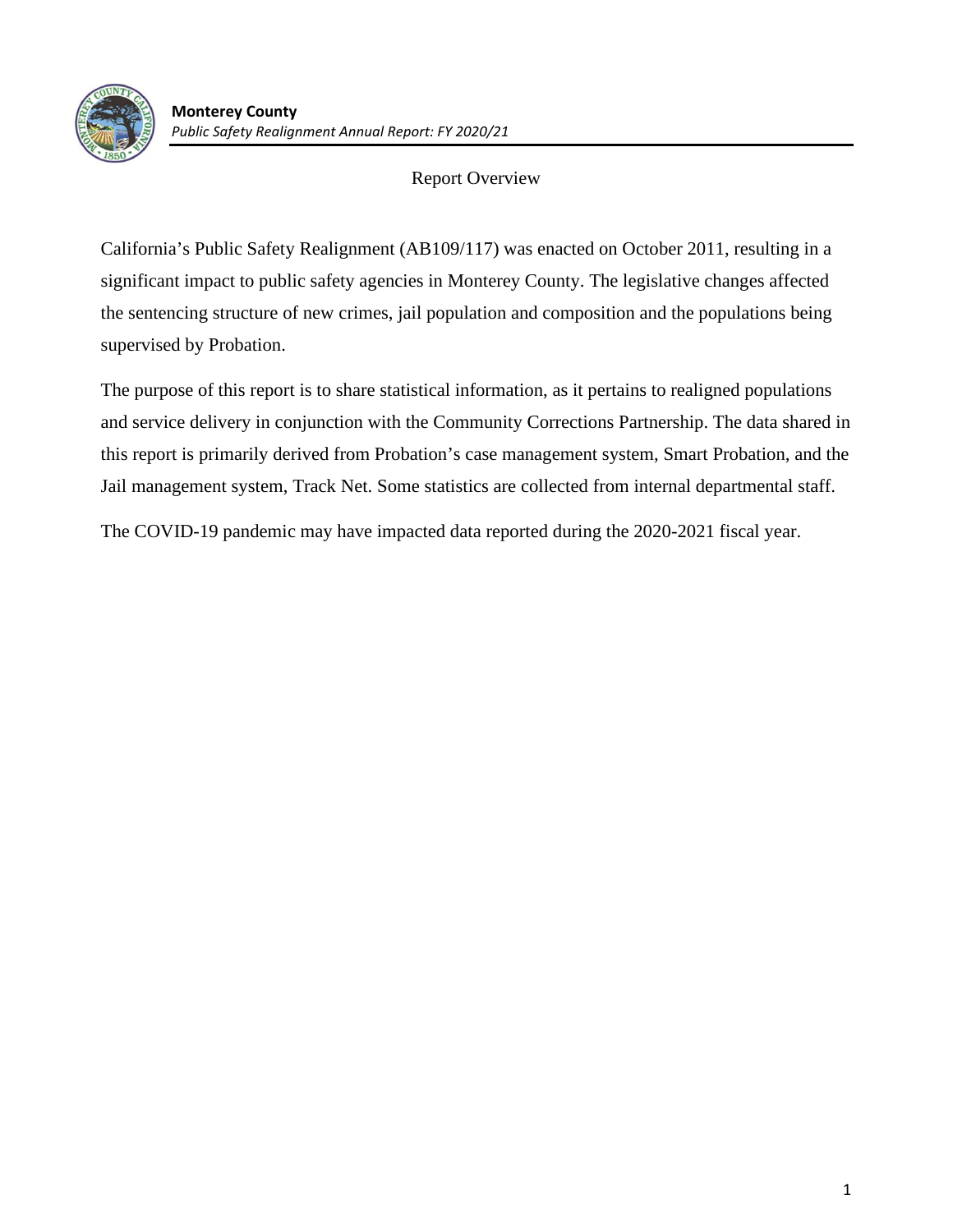

### **Community Supervision**

Public safety realignment resulted in a new type of probation supervision referred to as "Community Supervision." This population includes people who have served their prison sentence and released to Probation for three years of supervision, otherwise known as, Post Release Community Supervision (PRCS).

Additionally, community supervision also includes people who prior to October 2011, would have been sentenced to prison, but due to legislative changes, are now sentenced to jail to serve a "local prison" sentence under Penal Code 1170(h). The court has the option to split this sentence and allow a portion of jail time to be served on "Mandatory Supervision." In other words, after a designated time is served in jail, the remainder of the sentence is served in the community under Mandatory Supervision.

The data below reflects cases supervised and numbers of people released from custody for supervision.



Chart 2



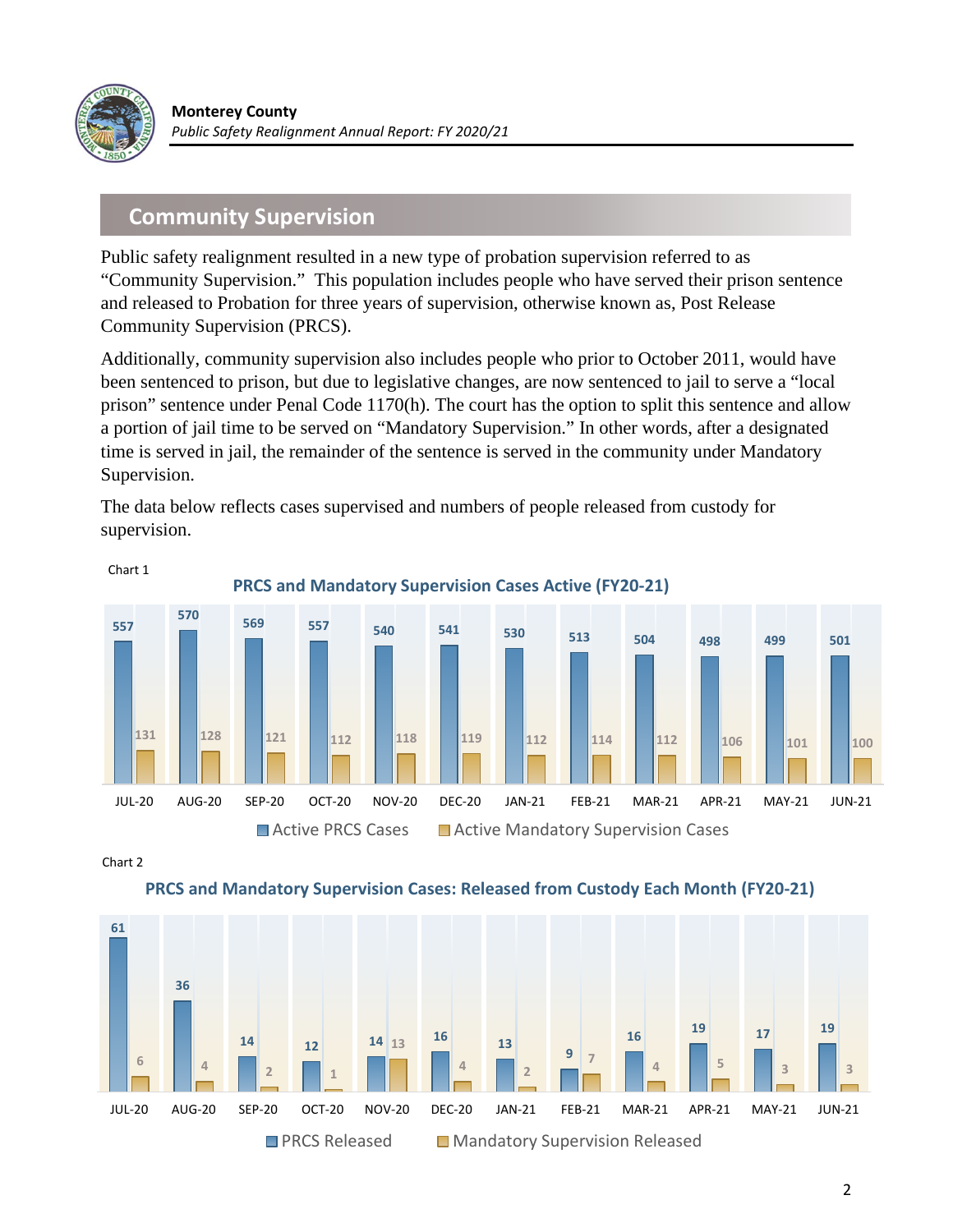

#### **Community Supervision Case Outcomes**

Case closures are presented for those that were active on PRCS and Mandatory Supervision (MS) during the fiscal year.



This chart represents the percentage of Mandatory Supervision and PRCS clients sentenced to prison as a result of new felony convictions from FY 2014-2015 to FY 2020-2021. Chart 5



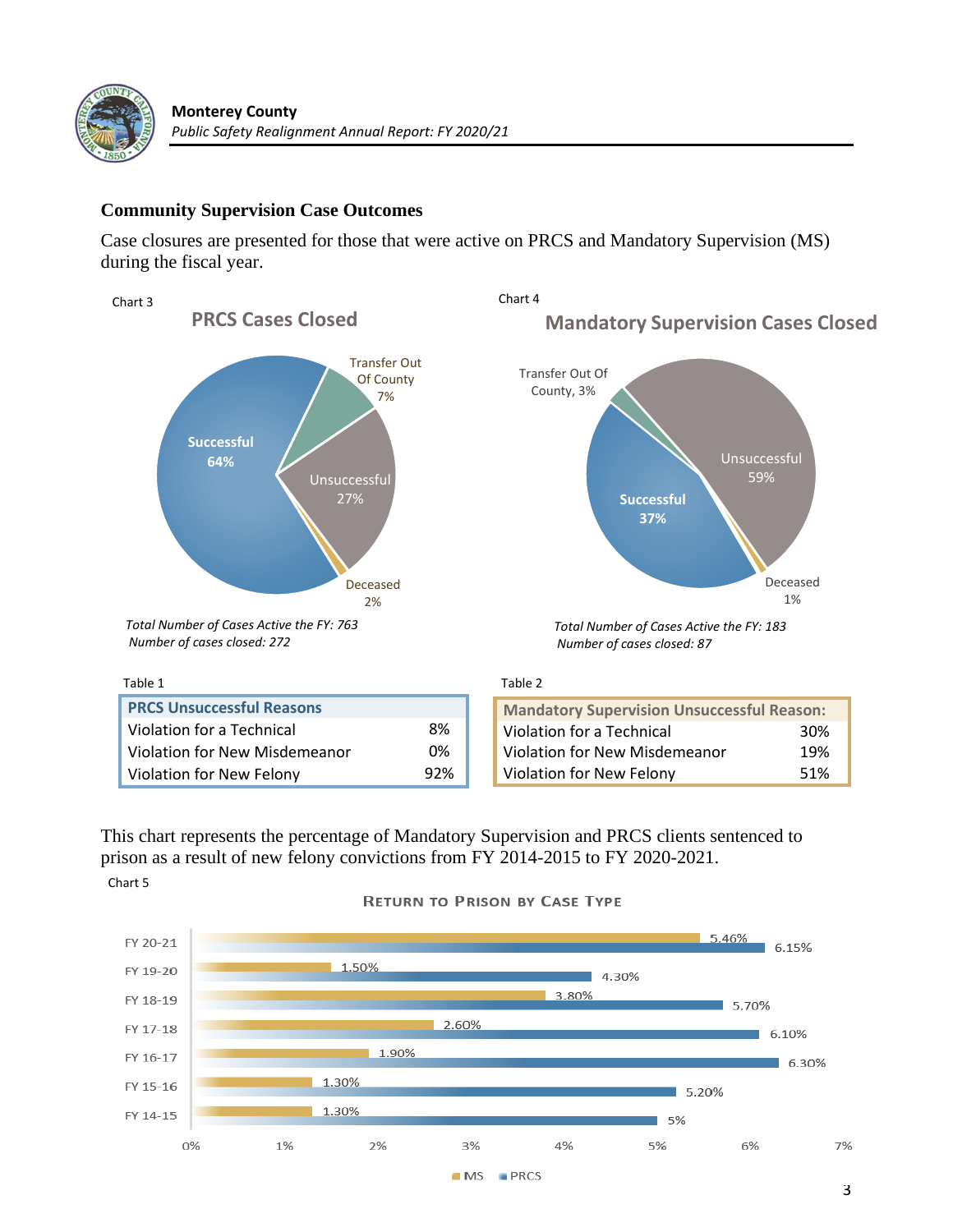

#### Chart 6





Risk Assessment: Probation utilizes the ORAS (Ohio Risk Assessment System) to calculate an individuals' risk to reoffend. Effective probation supervision utilizing evidencebased practices indicate that those with a score of moderate to high are most likely to benefit from rehabilitative services. Supervision and services correlate with risk to reoffend; those that are at a higher risk are monitored more closely.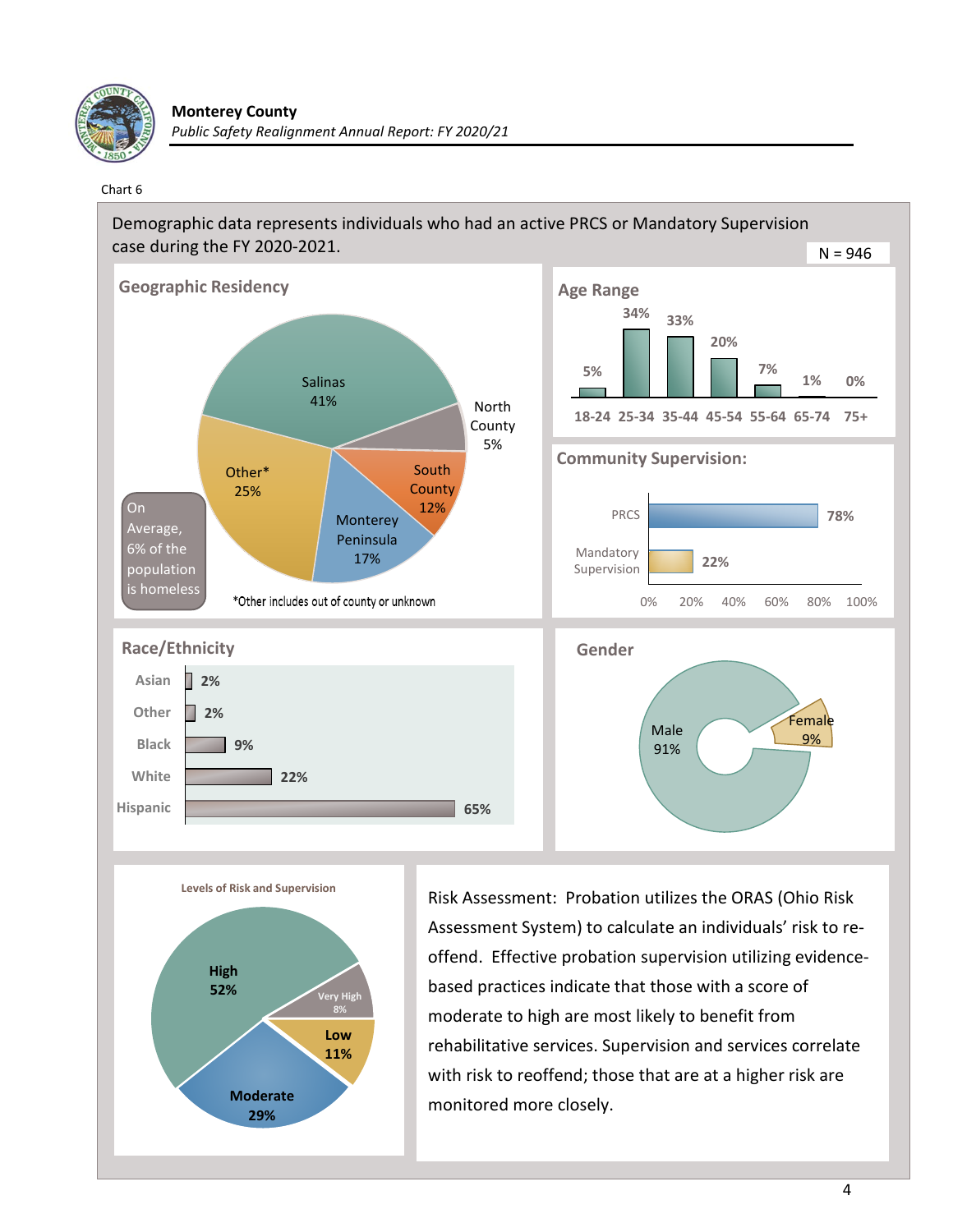

### **Monterey County Jail**

This chart represents the average daily jail population by month for the 2020-2021 fiscal year.



The Monterey County Jail Population includes those who have not yet been sentenced as well as those sentenced to a specific amount of custody time. The un-sentenced population reflected below are those in custody who do not have a scheduled release date, including those who are alleged to have violated the terms and conditions of their parole or probation.

Chart 8



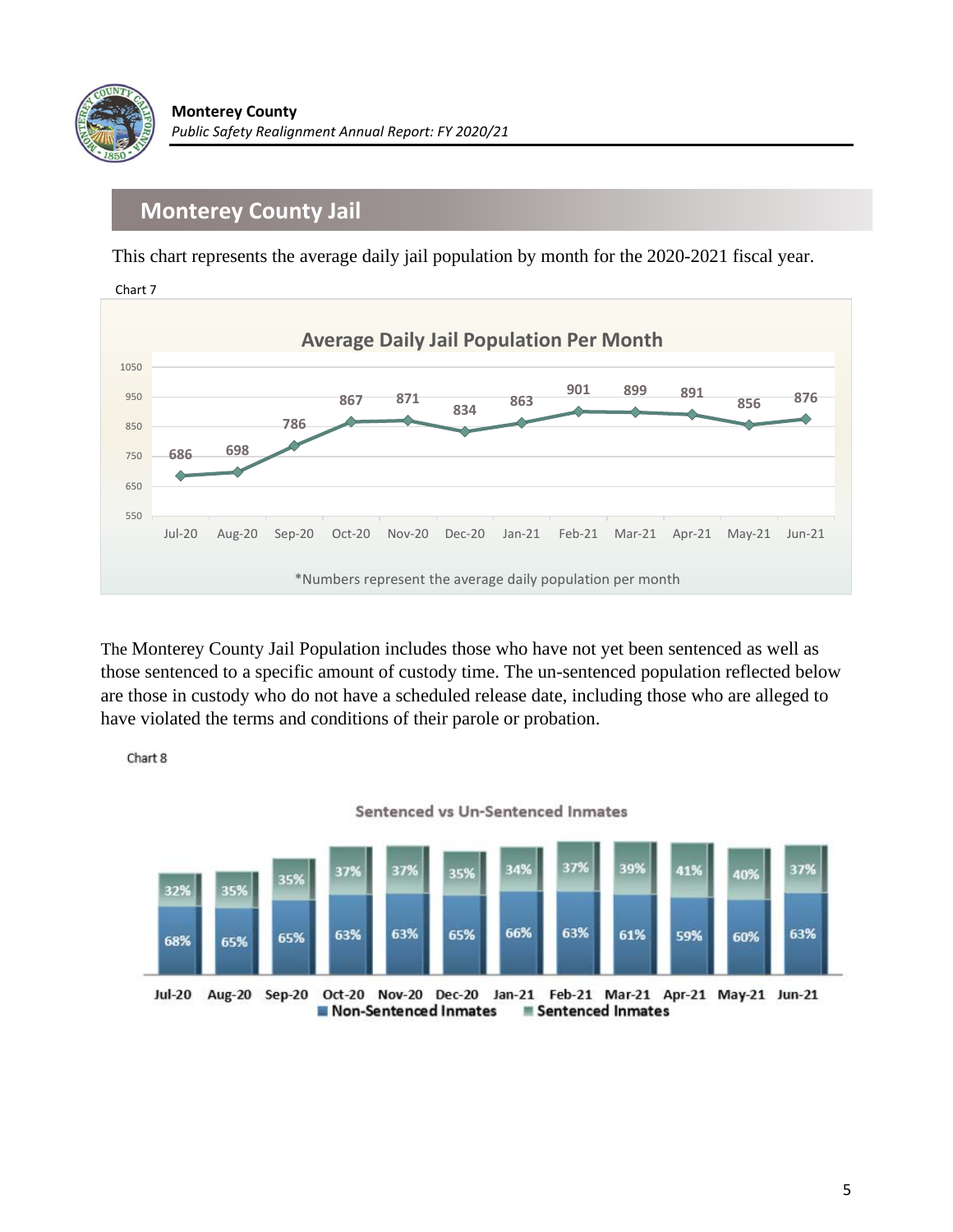

Public safety realignment expanded the jail population to include offenders eligible and sentenced pursuant PC 1170(h). These individuals would previously have been sent to prison but are now serving their sentence in the county jail. This is commonly referred to as a local prison sentence or 1170(h) sentence.

Realignment gave the courts the ability to split an 1170(h) sentence, allowing a portion of it to be served on "Mandatory Supervision." The chart below represents the number of 1170(h) straight jail sentences and the number of split sentences released on Mandatory Supervision during the fiscal year.



Chart 9

This table reflects the number of 1170(h) inmates in jail custody at the end of each month in fiscal year 2020-2021.

| 1170(h) Inmates in Custody at the End of Each Month |     |     |     |            |      |     |      |     |     |     |     |
|-----------------------------------------------------|-----|-----|-----|------------|------|-----|------|-----|-----|-----|-----|
| Jul                                                 | Aug | Sep | Oct | <b>Nov</b> | Dec. | Jan | Febl | Mar | Apr | May | Jun |
| 95                                                  | 87  | 88  | 117 | 105        | 93   | 116 | 107  | 96  | 127 |     |     |

This table represents the percentage of sentenced in jail custody at the end of each month.

| Percentage of Sentenced Jail Population serving an 1170(h) Sentence |     |     |     |            |            |     |     |     |     |     |     |
|---------------------------------------------------------------------|-----|-----|-----|------------|------------|-----|-----|-----|-----|-----|-----|
| Jul                                                                 | Aug | Sep | 0ct | <b>Nov</b> | <b>Dec</b> | Jan | Feb | Mar | Apr | May | Jun |
| 43%                                                                 | 36% | 32% | 36% | 33%        | 32%        | 43% | 35% | 35% | 35% | 35% | 35% |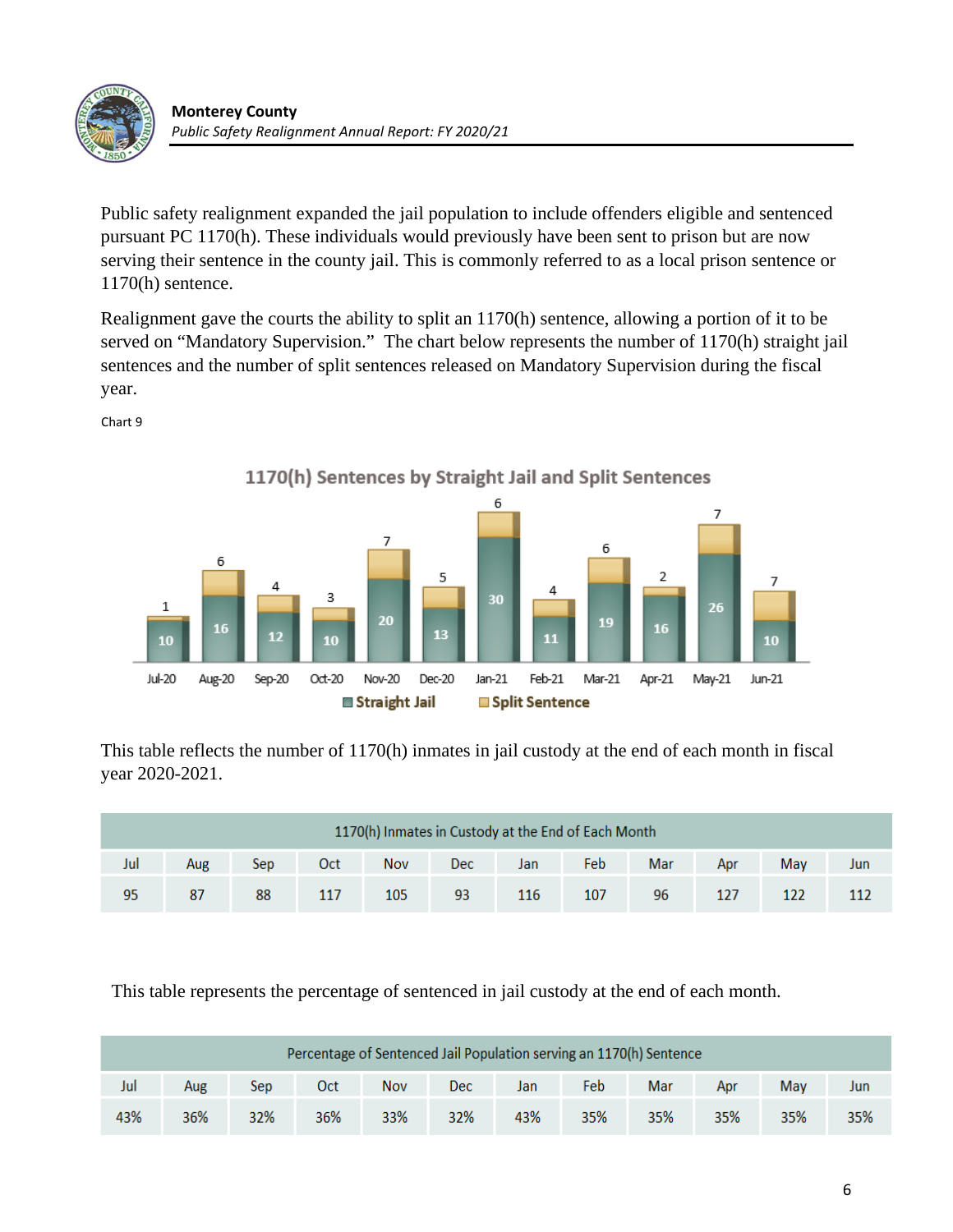

#### **Alternatives to Custody**

Many inmates who have not yet been sentenced are released on their own recognizance and some are placed onto Pre-Trial Supervision by a superior court judge. This chart represents people released by month over the last fiscal year on their own recognizance and those released with pretrial supervision.



Chart 10

Chart 11

The Probation Department completes risk assessments and court reports prior to arraignment for newly booked inmates that are potentially eligible for release. The court determines who will remain in custody or be released for pretrial supervision pending subsequent court appearances.



7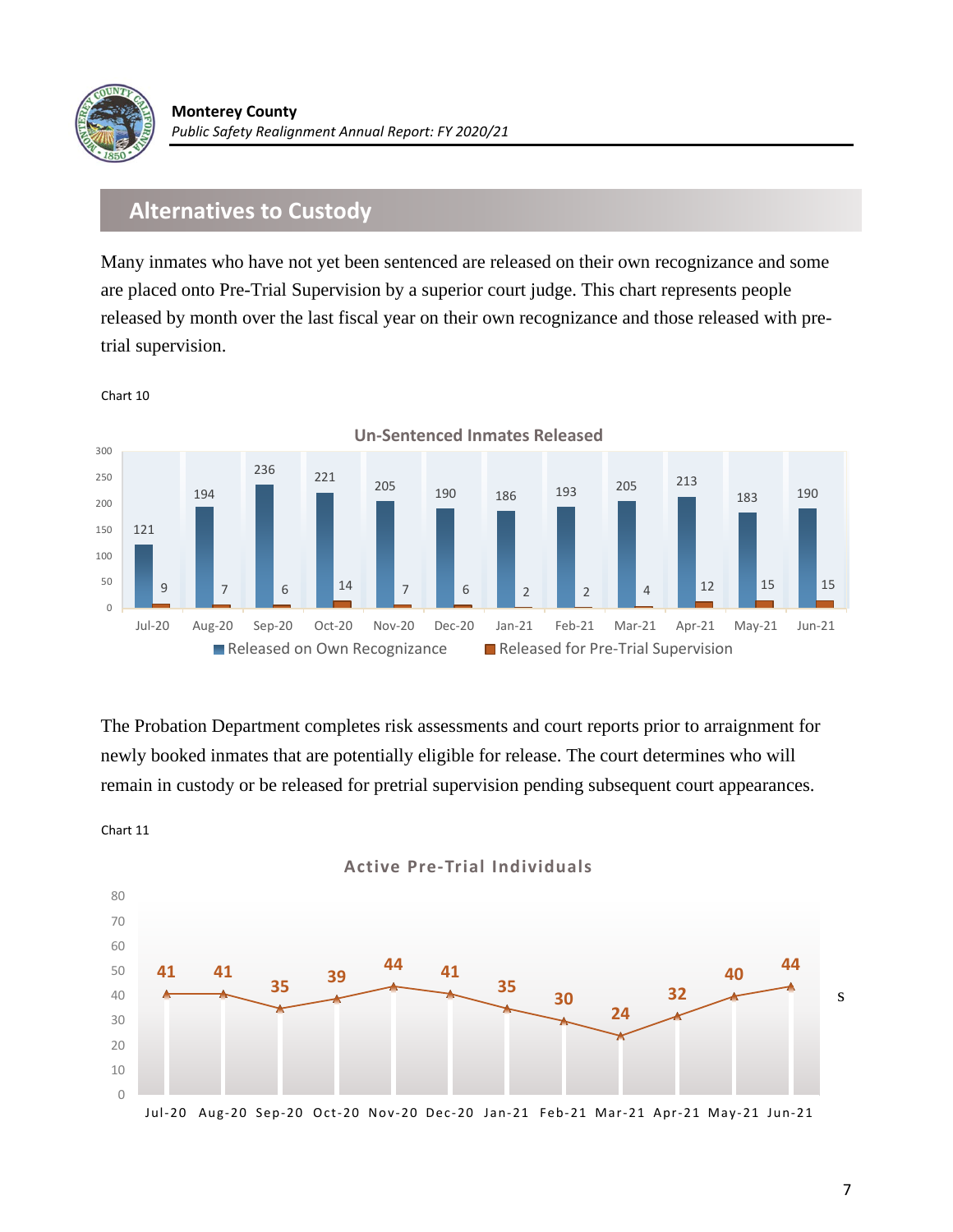

#### **Work Alternative Program**

The Monterey County Jail Work Alternative Program allows offenders to perform physical labor as an alternative to jail custody. They are booked and enrolled into the program and given a date in the future to appear for their work assignments.

Table 5

| FY 2020-2021              | JUL | <b>AUG</b> | <b>SEP</b> | <b>OCT</b> | <b>NOV</b> | <b>DEC</b> | <b>JAN</b> | <b>FEB</b> | <b>MAR</b> | <b>APR</b> | <b>MAY</b> | <b>JUN</b> |
|---------------------------|-----|------------|------------|------------|------------|------------|------------|------------|------------|------------|------------|------------|
| New Bookings Per<br>Month | 111 | 100        | 95         | 97         | 73         | 71         | 114        | 109        | 131        | 128        | 112        | 140        |

#### **Supervised Home Confinement**

Supervised Home Confinement (SHC) allows inmates committed to a county jail sentence to participate in a home detention program in lieu of confinement in jail. The program utilizes electronic monitoring and supervision for those who voluntarily apply. Approved participants are released from custody with an electronic monitoring device and supervised by the Probation Department.

Table 6

| FY 2020-2021                              | JUL | <b>AUG</b> | <b>SEP</b> | OCT | <b>NOV</b> | <b>DEC</b> | <b>JAN</b> | <b>FEB</b> | <b>MAR</b> | <b>APR</b> | <b>MAY</b> | <b>JUN</b> |
|-------------------------------------------|-----|------------|------------|-----|------------|------------|------------|------------|------------|------------|------------|------------|
| People Placed on<br><b>SHC Each Month</b> | 20  | 14         | 42         | 45  | 32         | 44         | 38         | 29         | 23         | 44         | 44         | 51         |

#### **Residential Substance Abuse Placement**

Many inmates need treatment in a residential setting to address their substance abuse and addiction. Facilitating their application process and transporting them directly from custody to the treatment facility allows many people to be released from jail prior to completing their sentence.

| FY 2020-2021                                                      | <b>JUL</b> | <b>AUG</b> | <b>SEP</b> | <b>OCT</b> | <b>NOV</b> | <b>DEC</b> | <b>JAN</b> | <b>FEB</b> | <b>MAR</b> | <b>APR</b> | <b>MAY</b> | <b>JUN</b> |
|-------------------------------------------------------------------|------------|------------|------------|------------|------------|------------|------------|------------|------------|------------|------------|------------|
| Residential<br>Substance Abuse<br><b>Placements Each</b><br>Month | 6          | 5          | 4          | 6          | 9          |            | 3          | 8          | 9          | 11         | 8          | 9          |

Table 7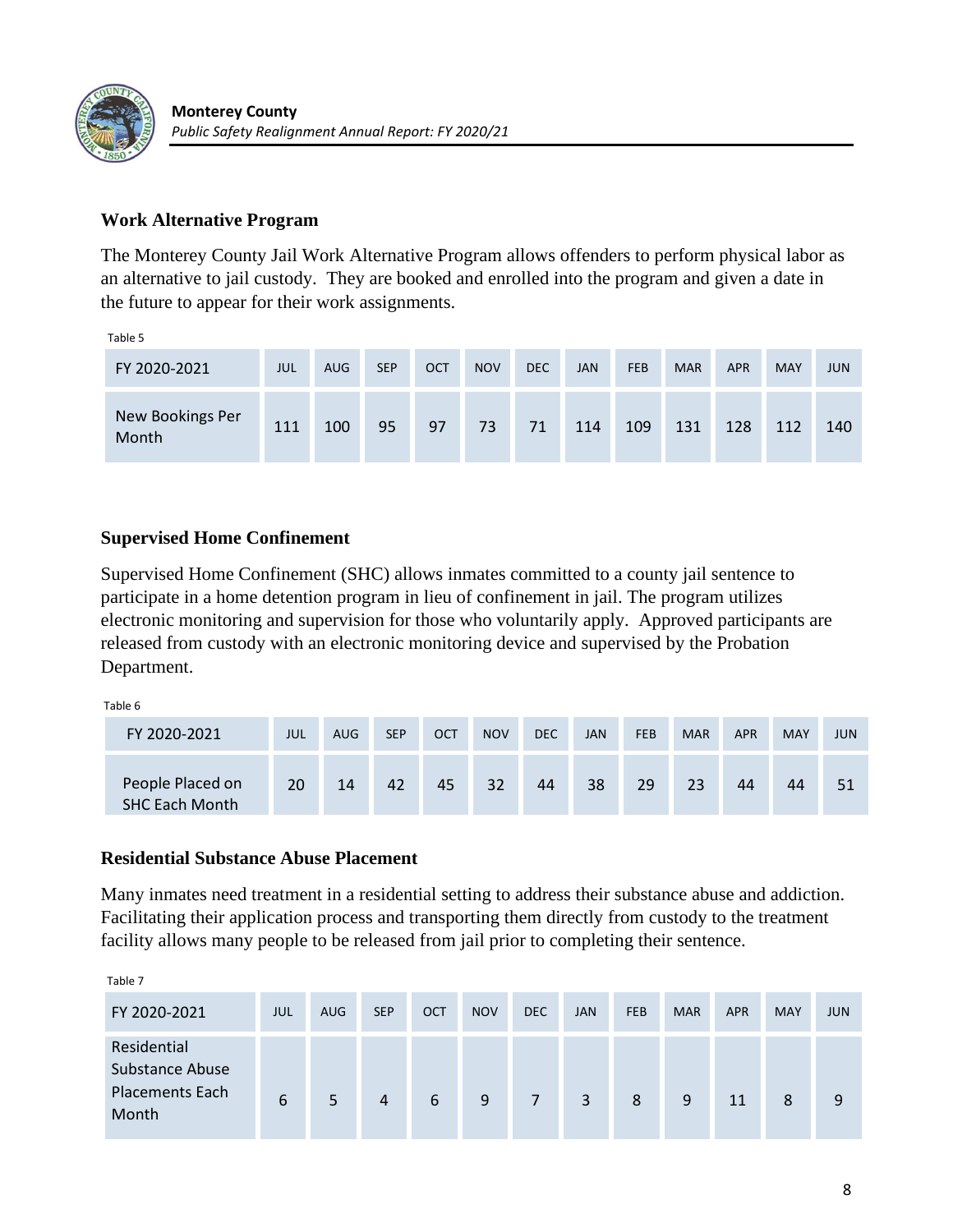

## **AB109 Service Provider Referrals**

During fiscal year 2020-2021, Probation made a total of 1,145 service referrals for those under community supervision and assessed to be "high risk" to re-offend.

Chart 12